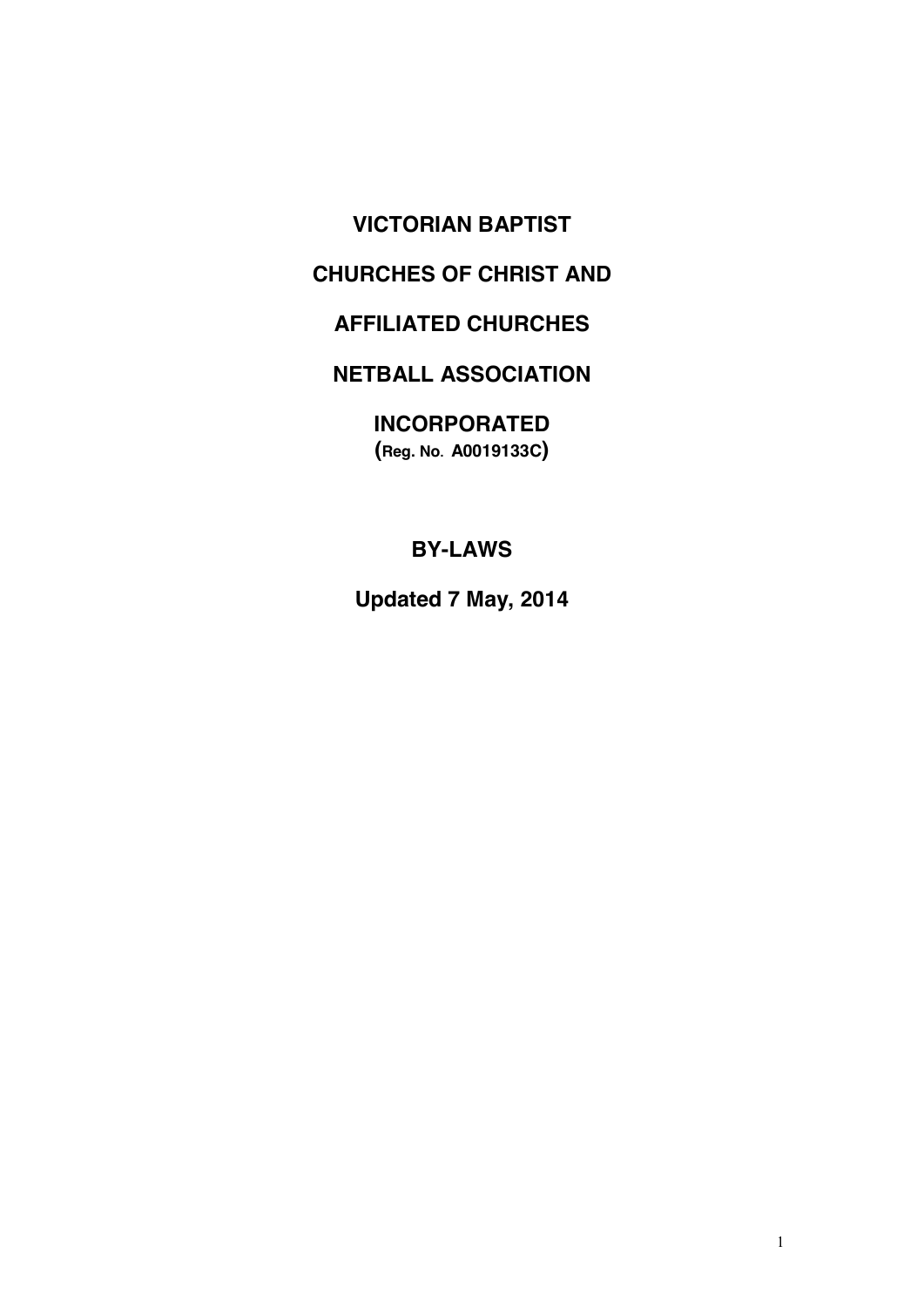In these By-Laws, except where stated the following definitions apply;

VBCCACNAI – Victorian Baptist Churches of Christ and Affiliated Churches Netball Association Incorporated, to be known as the Association

Senior Competition - 13/U, 15/U and 17/U & Open Age Groups and Sections

Junior Competition – Modified Competition and 11/U Age Groups and Sections

Grade means Age Group, e.g., 13 years and under.

Section means Division in Age Group, e.g., 13/U Sec 1, 13/U Sec 2, 13/U Sec 3

Regular season – a season of 14 or more rounds of netball.

In writing – means ink to paper or email.

The Association Committee General Meeting – all meetings called by the Association Secretary to attend to the management of the Competition.

The Association Committee shall consist of the Association Executive Committee members, Club Representatives and Co-opted members.

The Association Executive Committee members, also known as the Officer Bearers, consist of the Association President, Association Vice President, Association Secretary and the Association Treasurer.

"Calendar Year" includes  $1<sup>st</sup>$  January –  $31<sup>st</sup>$  December of the Competition Year

Netball Victoria Membership (formerly known as VNA) is an annual membership fee paid to Netball Victoria.

Primary Netball Victoria member – a member who has paid Netball Victoria Membership through their Club at this Association, also known as a Financial Member.

Secondary Netball Victoria Member – a member who has paid Netball Victoria membership through another Club or Association outside the VBCCACNAI Competition, also known as a Participant.

Emergency player – a player who is not a registered member of a Club and has not played in the Competition for that calendar year.

Fill-in player – a player who is a registered member of a Club and is required to play up within their age group/sections or up one age group to fulfil team requirements.

Game Day Supervisor – a member of the Association Committee who officiates on Game Day, identifiable by their fluorescent vest.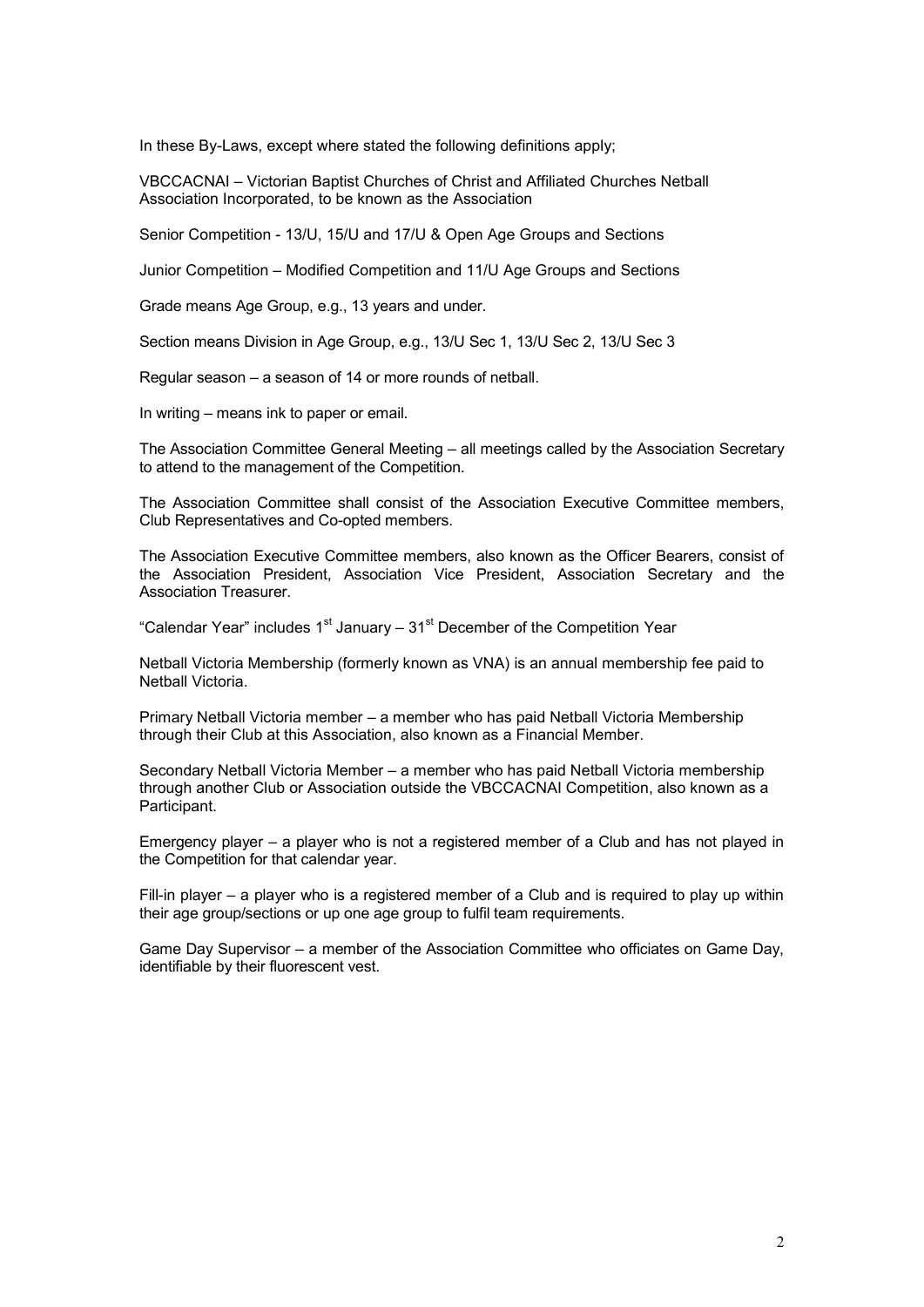## **CONTENT PAGE NO.**

| 1.  | <b>CORRESPONDENCE</b>                                                                                                                                                                                      | 5                 |  |
|-----|------------------------------------------------------------------------------------------------------------------------------------------------------------------------------------------------------------|-------------------|--|
| 2.  | <b>INFORMATION TO CLUBS</b><br>5                                                                                                                                                                           |                   |  |
| 3.  | <b>FINANCE</b>                                                                                                                                                                                             | 5                 |  |
|     | 3.1<br>Fees<br>3.2 Re-imbursement/Payments<br>3.3 Funds<br>3.4<br>Fees associated with copying and viewing Association documents                                                                           |                   |  |
| 4.  | <b>REGISTRATION</b>                                                                                                                                                                                        | 5                 |  |
| 5.  | 4.1<br>Club and Team Registration<br>4.2<br><b>Members Registration</b><br><b>AGE REQUIREMENTS</b>                                                                                                         | 6                 |  |
| 6.  | <b>GRADING</b><br>6                                                                                                                                                                                        |                   |  |
| 7.  | <b>SPECIAL REQUESTS</b>                                                                                                                                                                                    | 7                 |  |
| 8.  | <b>DRESS CODES</b>                                                                                                                                                                                         | 7                 |  |
|     |                                                                                                                                                                                                            |                   |  |
| 9.  | <b>CLEARANCES</b>                                                                                                                                                                                          | 7                 |  |
| 10. | <b>CONDUCT OF MATCHES</b><br>10.1 All age groups and sections<br>10.2 Modified Competition<br>10.3 11/U, 13/U, 15/U and 17 & Open Competition<br>10.4 Injury or Illness on court<br>10.5 Blood Rule Policy | 8                 |  |
| 11. | <b>SCORE SHEET AND SCORING</b>                                                                                                                                                                             | 8                 |  |
| 12. | <b>FILL-IN PLAYERS</b>                                                                                                                                                                                     | 9                 |  |
| 13. | <b>EMERGENCY PLAYERS</b>                                                                                                                                                                                   | 9                 |  |
| 14. | <b>PROGRESSIVE LADDERS</b>                                                                                                                                                                                 | 9                 |  |
| 15. | <b>FORFEITS</b>                                                                                                                                                                                            | 9                 |  |
| 16. | <b>CANCELLATIONS</b>                                                                                                                                                                                       | 10                |  |
| 17. | <b>PROTESTS</b>                                                                                                                                                                                            | 10                |  |
| 18. | <b>FINALS</b>                                                                                                                                                                                              | 10                |  |
| 19. | <b>AWARDS</b>                                                                                                                                                                                              | 11                |  |
|     | 19.1 Player Awards<br>19.2 Team Awards<br>19.3 Club Awards<br>19.4 Junior Round Robin<br>19.5 Umpire Awards<br>19.6 Beth Drayton Perpetual Shield for Association Member of the Year Award                 |                   |  |
| 20. | <b>WORKING WITH CHILDREN CERTIFICATE</b>                                                                                                                                                                   | $12 \,$           |  |
| 21. | <b>CODES OF BEHAVIOUR</b>                                                                                                                                                                                  | $12 \,$           |  |
| 22. | <b>UMPIRES</b>                                                                                                                                                                                             | $12 \overline{ }$ |  |
| 23. | <b>COACHES</b>                                                                                                                                                                                             | 13                |  |
| 24. | <b>TEAM AND SPECTATORS</b>                                                                                                                                                                                 | 13                |  |
| 25. | <b>CLUB REPRESENTATIVES</b>                                                                                                                                                                                | 13                |  |
| 26. | <b>CLUB MATCH DAY DUTIES</b>                                                                                                                                                                               | 14                |  |
| 27. | <b>FUNDRAISING</b>                                                                                                                                                                                         | 14                |  |
| 28. | <b>LIFE MEMBERS</b>                                                                                                                                                                                        | 14                |  |
| 29. | <b>ASSOCIATION EXECUTIVE COMMITTEE MEMBERS</b>                                                                                                                                                             | 14                |  |
| 30. | <b>ACCREDITATION</b>                                                                                                                                                                                       | 14                |  |
| 31. | <b>COURSES, CLINICS AND OTHER OPPORTUNITIES</b>                                                                                                                                                            | 14                |  |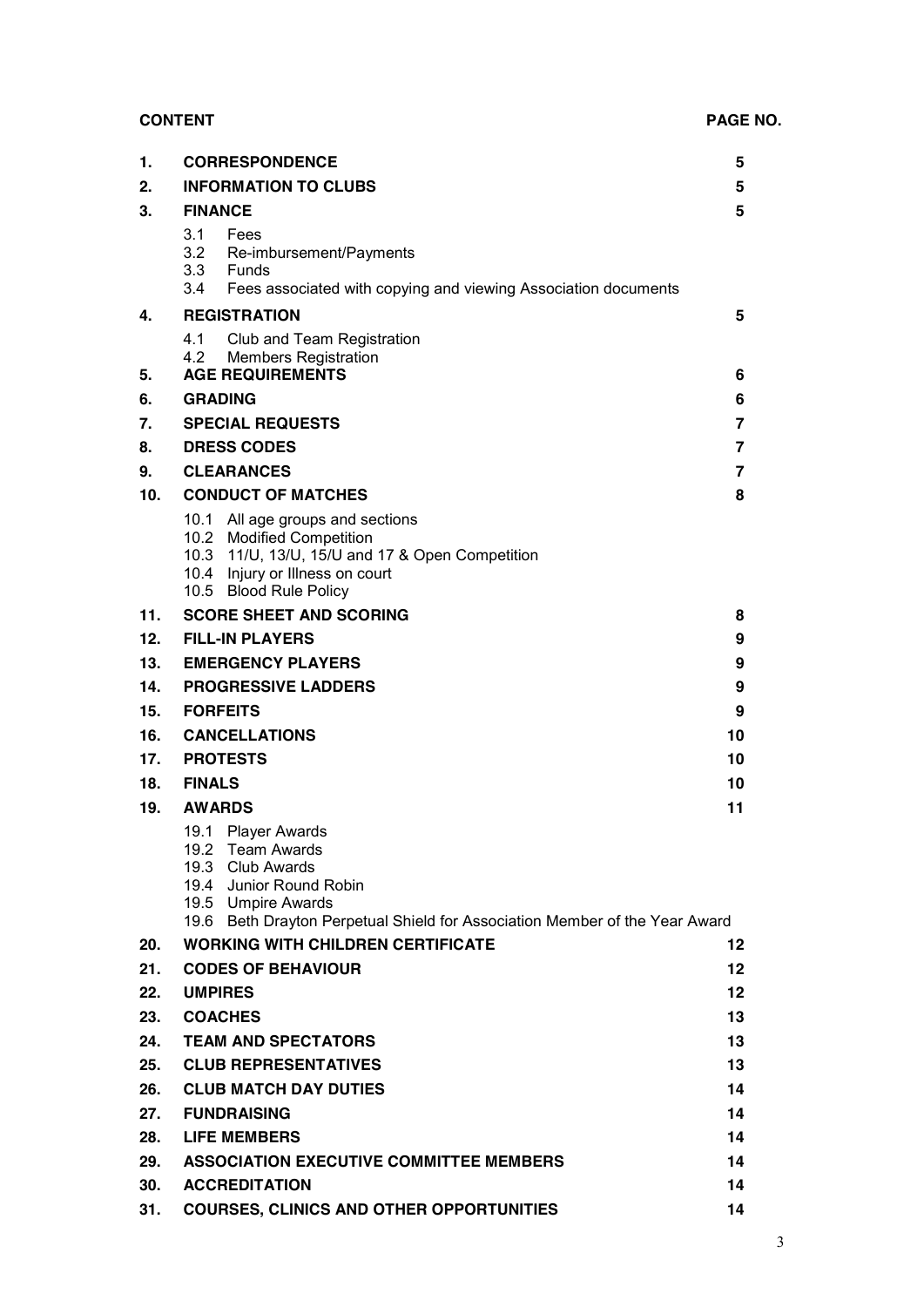# **32. RISK MANAGEMENT 15**

|                                               | 33.1 Injury Reporting<br>33.2 Pre Match<br>33.3 Pregnancy<br>33.4 First Aid<br>33.5 Emergency Procedures<br>33.6 Weather<br>33.7 Smoke Free Policy<br>33.8 Sun Protection<br>33.9 Drug Policy<br>33.10 Social Networking<br>33.11 Dogs |    |  |
|-----------------------------------------------|----------------------------------------------------------------------------------------------------------------------------------------------------------------------------------------------------------------------------------------|----|--|
| 33.                                           | <b>DISPUTE RESOLUTION</b>                                                                                                                                                                                                              | 15 |  |
| 34.                                           | POLICIES, REGULATIONS AND PROCEDURES                                                                                                                                                                                                   | 16 |  |
| 35.                                           | <b>SPECIAL CIRCUMSTANCES/PROVISIONS CLAUSE</b>                                                                                                                                                                                         | 16 |  |
| 36.                                           | <b>INDEMNITY</b>                                                                                                                                                                                                                       | 16 |  |
| <b>APPENDIX 1 - PENALTIES AND FINES</b><br>17 |                                                                                                                                                                                                                                        |    |  |
|                                               | <b>APPENDIX 2 - APPLICATION FORM - CLUB REPRESENTATIVE</b>                                                                                                                                                                             | 18 |  |
|                                               | <b>APPENDIX 3 - APPLICATION OF PROXY FORM</b>                                                                                                                                                                                          | 19 |  |
|                                               | <b>APPENDIX 4 – SCHEDULE OF ANNUAL MEMBERS FEES</b>                                                                                                                                                                                    | 20 |  |
|                                               | APPENDIX 5 – ROLES AND RESPONSIBILITIES OF THE ASSOCIATION<br><b>EXECUTIVE COMMITTEE MEMBERS</b>                                                                                                                                       | 21 |  |
|                                               | <b>APPENDIX 6 – 2014 ASSOCIATION COMMITTEE MEMBER NOMINATION</b><br><b>FORM</b>                                                                                                                                                        | 22 |  |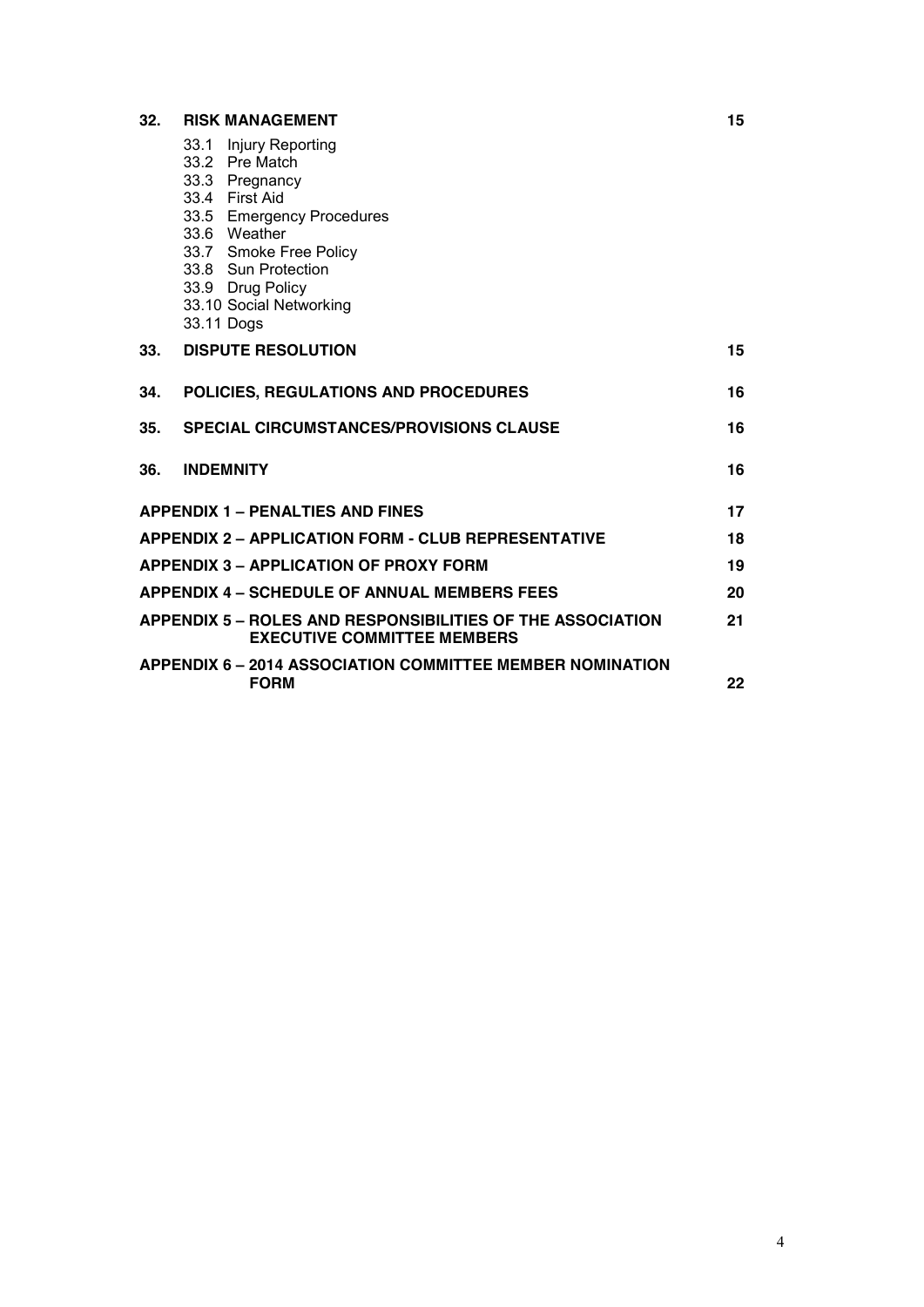#### **VICTORIAN BAPTIST CHURCHES OF CHRIST & AFFILIATED CHURCHES NETBALL INC. (Reg. No. A0019133C)**

## **BY-LAWS Updated 7 May, 2014**

### **1. CORRESPONDENCE**

All correspondence must be in writing from the Club Secretary or Club nominated person to the Association Secretary and vice versa.

## **2. INFORMATION TO CLUBS**

- (a) The Association shall provide the following information in writing to all Clubs prior to the start of the season:
	- (i) Association contact details<br>(ii) Association venue address
	- Association venue address
	- (iii) Association Constitution and By-Laws
	- (iv) Competition Entry Form
	- (v) Fees and payment schedule
	- (vi) Association Calendar of Events, Closings Dates
	- (vii) Fixtures
- (b) Relevant information will also be available on the Association website, [www.vicbapt.netballvic.asn.au](http://www.vicbapt.netballvic.asn.au/)

### **3. FINANCE**

#### **3.1 Fees**

- (a) The Association shall set fees annually.
- (b) The fees shall be calculated to cover the costs of:
	- (i) Team Entry
	- (ii) Venue Hire
	- (iii) Court Hire
	- (iv) Umpiring costs
	- (v) Equipment
	- (vi) Trophies & Awards
	- (vii) Administration costs
	- (c) Clubs or teams that are not financial cannot take the court until all fees are paid in full.

### **3.2 Reimbursements and Payments**

- (a) The Association Committee members shall be entitled to claim expenses incurred whilst acting in an official capacity. Receipts must be supplied.
- (b) Umpires fees will be reviewed and set by the Association each year and will be paid to the Umpires at the conclusion of their last match of each round.

### **3.3 Funds**

All cheques, drafts, bills of exchange, promissory notes and other negotiable instruments of an amount exceeding \$200 must be authorised by two members of the Executive Committee. All electronic banking and cheques must be approved by two authorised members of the Executive Committee.

### **3.4 Fees associated with copying and viewing of Association documents**

As described in the Association's Constitution 47.3, the viewing and copying of the mentioned documents will incur the actual administration and copying fee.

### **4. REGISTRATION**

### **4.1 Club and Team Registration**

Clubs and Teams wishing to enter the Competition are required to complete the Competition Entry Form. The completed Competition Entry Form along with the Team Entry Fees (comprising either a non-refundable deposit of \$100 per team OR full season payment, including the non-refundable deposit amount of \$100 per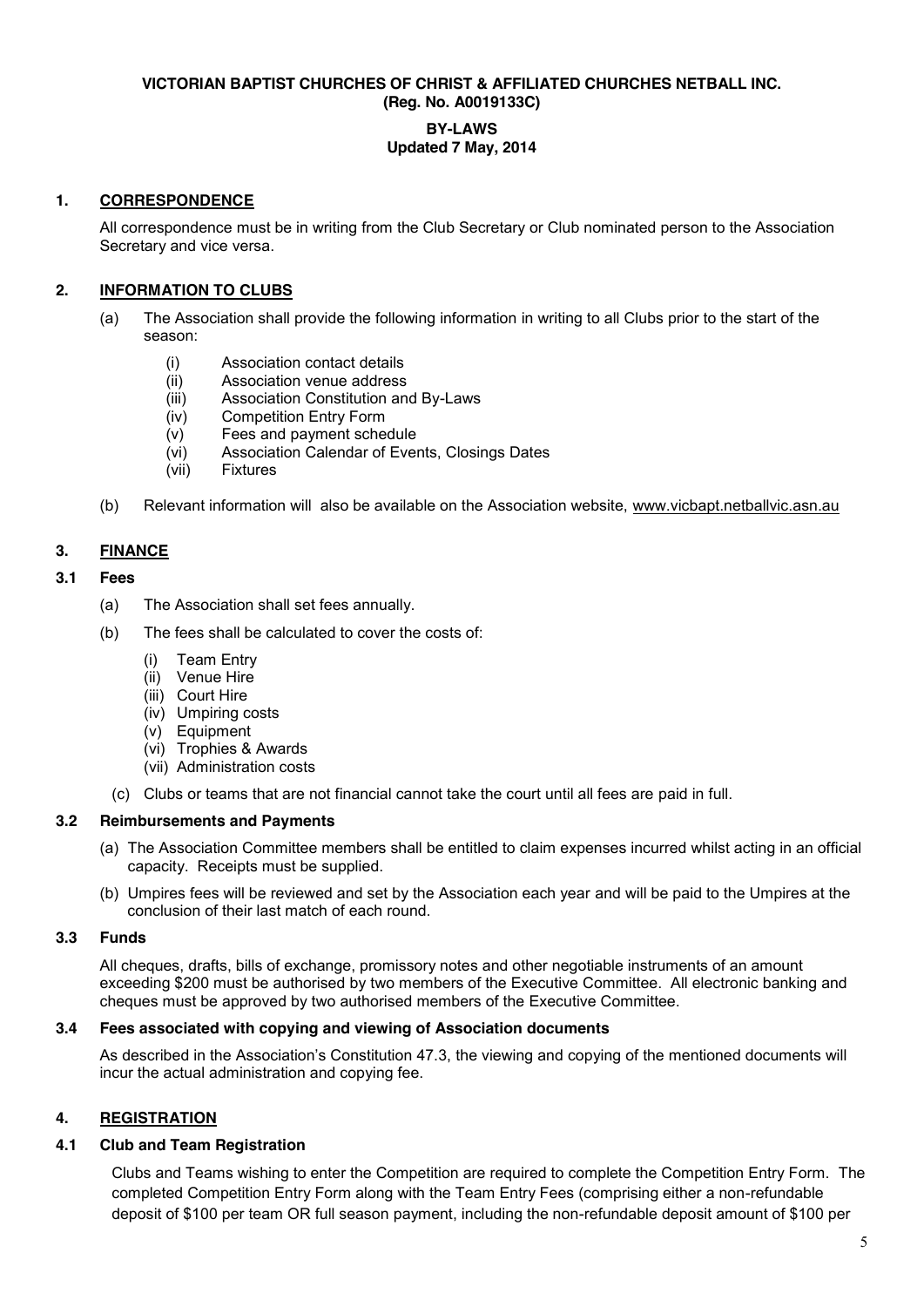team) must be forwarded to the Association Secretary by the nominated due date. Full payment of all Team Season fees, as determined by the Association on an annual basis, must be received by the Association Secretary at least one (1) week prior to the designated date of Round 1 of the Competition.

### **4.2 Netball Victoria Membership**

- (a) Netball Victoria membership fees are set annually by Netball Victoria and membership is one fee per calendar year. It is the responsibility of the Clubs to ensure their members have valid Netball Victoria memberships prior to participating in the Competition.
- (b) All Players, Coaches, Umpires and Executive Committee Members in the VBCCACNAI competition must hold current Netball Victoria membership. Membership must be current before taking the court.
- (c) If requested by this Association or another, proof of Netball Victoria membership payment must be provided in the form of a receipt issued or current member's card.
- (d) Single Game Vouchers may be used by emergency players who do not have current Netball Victoria membership.
	- (i) The voucher must be purchased from the Official's Desk, prior to the player taking the court.
	- (ii) The emergency player's name and "SGV" are to be noted on the team list on the score sheet prior to the start of the game.
	- (iii) Only 3 Single Game Vouchers can be purchased by an individual player as the fourth game must be played under full Netball Victoria membership and the player must be registered to the Club/Team.
- (e) Penalty: See Appendix 1 Penalties and Fines

### **5. AGE REQUIREMENTS**

- **(a)** Participant age is determined as at 31st December of the Competition year.
- **(b)** Boys Participation. In all age groups up to 11/U, boys may play unrestricted.
	- (ii) In the 13/U competition, eligible boys are permitted to play in this age group, but only one (1) boy is permitted to take the court at any one time.
	- (iii) There is no limit to the number of boys named on the score sheet.
- **(c)** Penalty: See Appendix 1 Penalties and Fines

### **6. GRADING**

- (a) It is for the benefit of all clubs and players that teams are placed in an Age group and Section that is appropriate for their skill level and provides the best opportunity for an even and fair competition. The Association requires all Club/Teams to grade their teams and submit their requests for Age Group and Section on the Competition Entry form.
- (b) A Grading Sub-Committee will be appointed by the VBCCACNAI to evaluate, grade and re-grade all teams. The Grading Sub-Committee will be the ultimate adjudicator of all grading decisions and all decisions will be final.
- (c) The Grading Sub-Committee in considering the grading of a team into a Age Group and Section will take into account the following:
	- (i) The age and standard of play of a team.
	- (ii) The team's position on the previous season's final ladder. The top two teams at the end of a season (before finals) are expected to move up a section. The bottom two teams are expected to remain or drop down a section.
	- (iii) A team consisting of 5 existing players from the previous season's team shall be deemed an established team.
	- (iv) A team consisting of 5 or more new players shall be deemed a new team.
- (d) The Grading Sub-Committee has the right to accept or reject any team applying for entry to the Competition in an Age Group or Section.
- (e) The first four rounds of a regular season will be used to ensure teams have been graded appropriately. Premiership points will be awarded in these rounds. After round 4 the Grading Committee will meet, and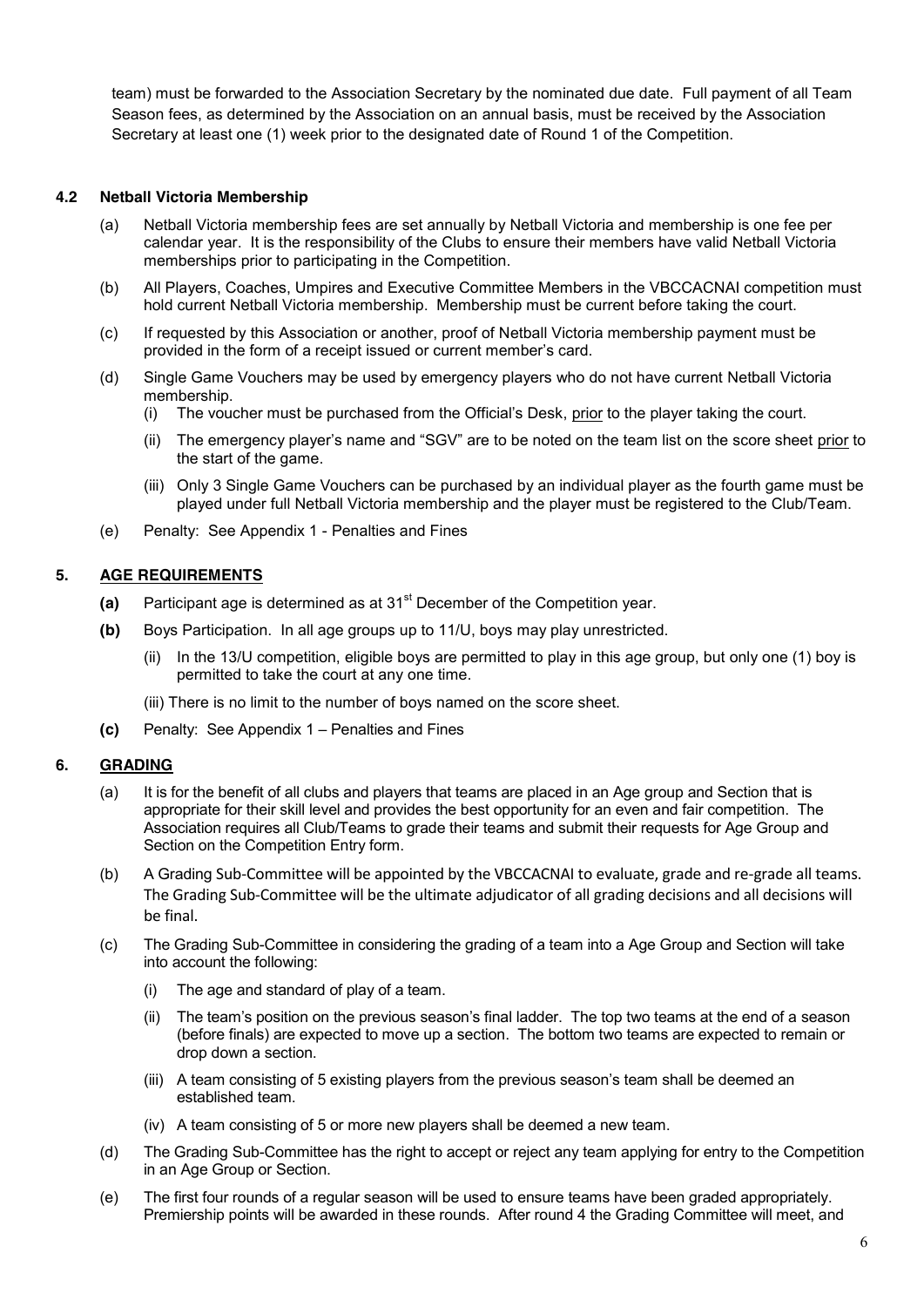upon recommendations made by the Grading Committee, the Association will advise the Clubs of any regrading of teams to commence in the following round.

- (f) Premiership points and goals for and against will be transferred to the new section.
- (g) If the Competition season is shortened, the decision whether to grade teams will be at the discretion of the **Association**

### **7. SPECIAL REQUESTS ON ENTRY FORMS**

Due to the amount of teams now competing in our competition, we are unable to guarantee any special requests for match times or court allocations.

#### **8. DRESS CODE**

- (a) Each Club/Team must register its Official uniform on the Club/Team Entry form, giving full details of colours and design for approval by the Association.
- (b) Club/Team's must notify the Association in writing of any proposed changes to their uniform. The Association must approve all changes at a General Meeting.
- (c) Each team must wear the Club's registered playing uniform. Each team member must be in the same colour and design uniform including positional bibs and dark coloured sports briefs.
- (d) Bike shorts/compression garments can be worn provided they are not visible beyond the length of uniform.
- (e) Track pants, tights/leggings and long sleeved tops are not permitted on court, except on the grounds of medical condition upon receipt signed by a qualified medical practitioner or religious and cultural reasons upon applications to the committee of management in writing.
- (e) All uniform items must be without pockets, buckles, cuffs or loops.
- (f) Where two teams have a similar or same coloured uniform, the **AWAY TEAM** must wear **CONTRASTING BIBS**. If both teams wear Velcro bibs, then the **AWAY TEAM** must wear **CONTRASTING TRADITIONAL BIBS**. Traditional bibs can be borrowed from the Officials Desk, if available.
- (g) Players have two weeks from Round 1 to present themselves in their correct Club uniform. After this time, players will not be permitted to take to the court unless they are in full Club uniform.
- (h) No jewellery may be worn. A wedding band is acceptable, only if taped. Ear-rings and piercings, if they cannot be removed, must be taped using approved sports tape only. Band-aids and cellotape are not permitted. Gloves are not permitted.
- (i) Penalty: See Appendix 1 Penalties and Fines

#### **9. CLEARANCES**

- (a) A clearance is required when a player wishes to transfer to another Club during the current Competition year. A player does not require a clearance to play for a new Club, if they have not taken the court for the originally registered Club in the current Competition year.
- (b) No player will be granted more than one (1) clearance per season and a clearance will not be granted after the seventh round of the season.
- (c) Players with outstanding Club fees or are in possession of Club/Team property (uniform, equipment, etc.) will not be granted a clearance.
- (d) Clearance forms are available from the Association website. The player must complete all details on the top section of the clearance form and send or email the form to the Association Secretary.
- (e) The Association will forward the clearance request to the exiting Club/Team for approval. The exiting Club/Team has 5 days to complete and return the clearance form to the Association Secretary or the Association will automatically clear the player to the new Club/Team.
- (f) If the Club/Team refuses to clear the player (refer: point 9c), the Association will write to the player and Club advising the outcome. Any dispute arising from clearance restrictions will be dealt with according to the grievance procedure outlined in the Constitution.
- (g) Once clearance has been approved, a copy of the form will be forwarded to the player and both Clubs/Teams.
- (h) All players are free to move between Clubs at the conclusion of the Competition.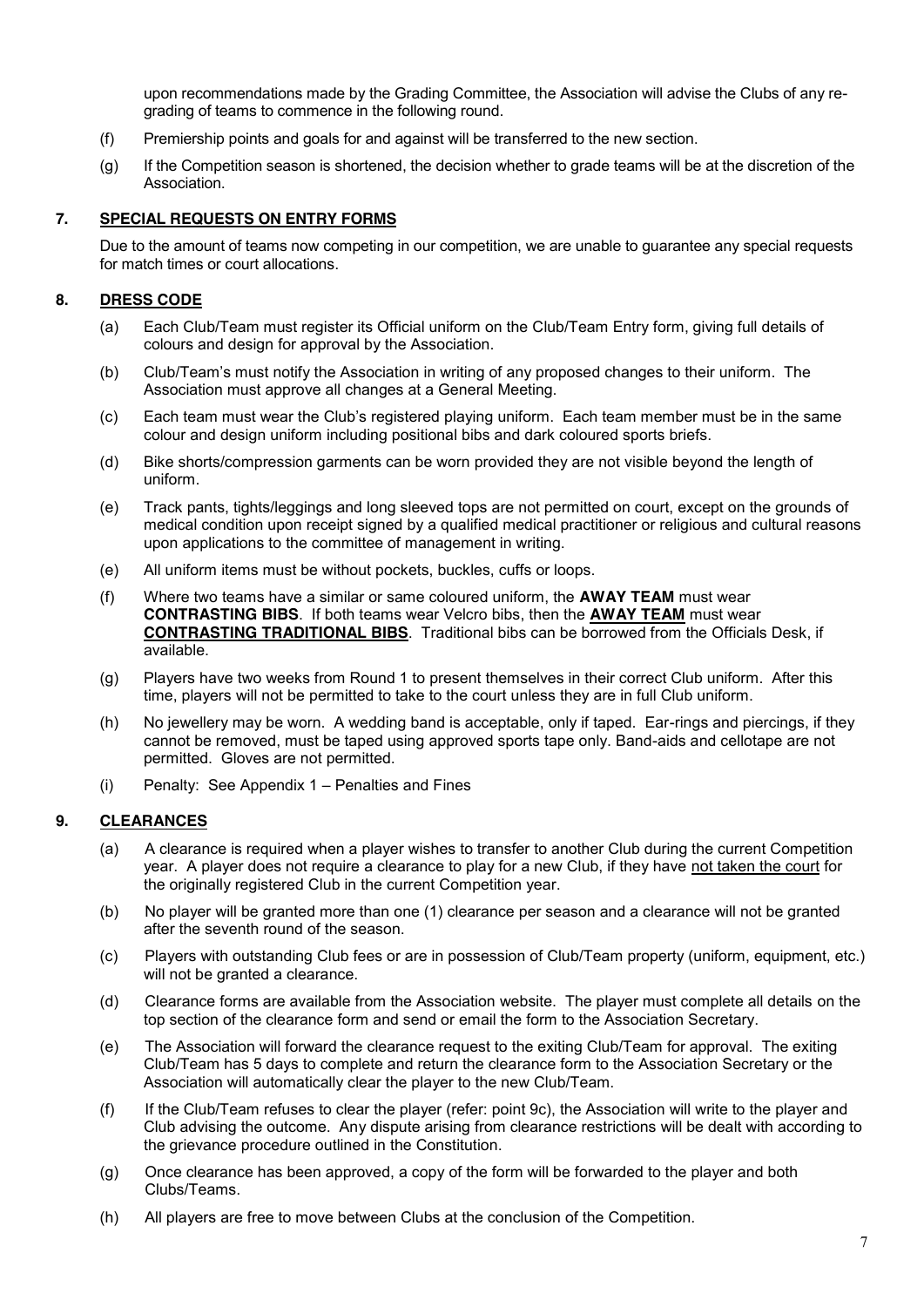(i) Penalty: See Appendix 1 – Penalties and Fines

## **10. CONDUCT OF MATCHES**

# **10.1 All Age Group and Sections**

- (a) Unless stated in these by-laws, the VBCCACNAI playing rules are those of Netball Australia Official Rule Book.
- (b) Fixtures will be arranged indicating courts and times. Copies will be forwarded to Clubs via electronic mail prior to the season commencing and will also be available on the Association website.
- (c) The Association shall provide all Official Score Sheets.
- (d) All competing players must be named on the official score sheet.
- (e) All players must take the court when asked by the Umpires.
- (f) There must be a minimum of five players present on court at all times for the game to start and process.
- (h) A player can only play in one game per timeslot and for one Club.

# **10.2 11/U, 13/U, 15/U, 17/U and Open Competition**

- (a) All matches will be 4 quarters of 10 minutes each.
- (b) All matches are centrally timed. A horn will sound to start and end every quarter.
- (c) As games are centrally timed, there will be no injury time. A game may be stopped by the umpires in extenuating circumstances to ensure a safe playing area is maintained.
- (d) There is no break at first quarter and third quarter. Both teams change ends and quick substitutions are permitted.
- (e) Half time interval is 2 minutes.
- (f) Only an 'on court' player can notify the Umpire of an 'on court' injury.
- (g) Only the Captain is permitted to approach the Umpire for clarification of a rule at half time or at the end of a game.
- (h) Coaches must take up a Coach's position within a third of the court and are not permitted to move beyond this.
- (i) For Age Groups 13 years and upwards, the maximum number of players in a team is 12. The approval of the Association is required to exceed this number.
- (j) Only members of a team can qualify for finals.

# **11. SCORE SHEET & SCORING**

- (a) The Association shall provide all Score Sheets and all competing players must be named on the score sheet.
- (b) Score sheets are available from the Officials' Desk and must be collected before the start of the game and returned after the game by the Home Team only. The "home" team is the first-named team of the game on the score sheet.
- (c) Each team will provide a scorer, who will stand together at the designated Scorer position as outlined by the diagram attached to the Score sheet folder for the duration of the game.
- (d) The score sheet will list the Club's registered players for each team including their Netball Victoria membership numbers. The teams must fill in playing positions of all competing players for all quarters to qualify towards finals and awards.
- (e) A registered Club player filling in for a higher section team must be added to the team list with the following details added to the back of the score sheet - full name, originating team name and age group/section.
- (f) An emergency player is a player from outside the Club and this Association. The emergency player must have current Netball Victoria membership or must purchase a Single Game Voucher from the Officials desk before the start of the game. The player's name must be added to the score sheet and the following details must be added to the back of the score sheet, their full name, date of birth, team playing for and SGV noted in the Netball Victoria membership ID column.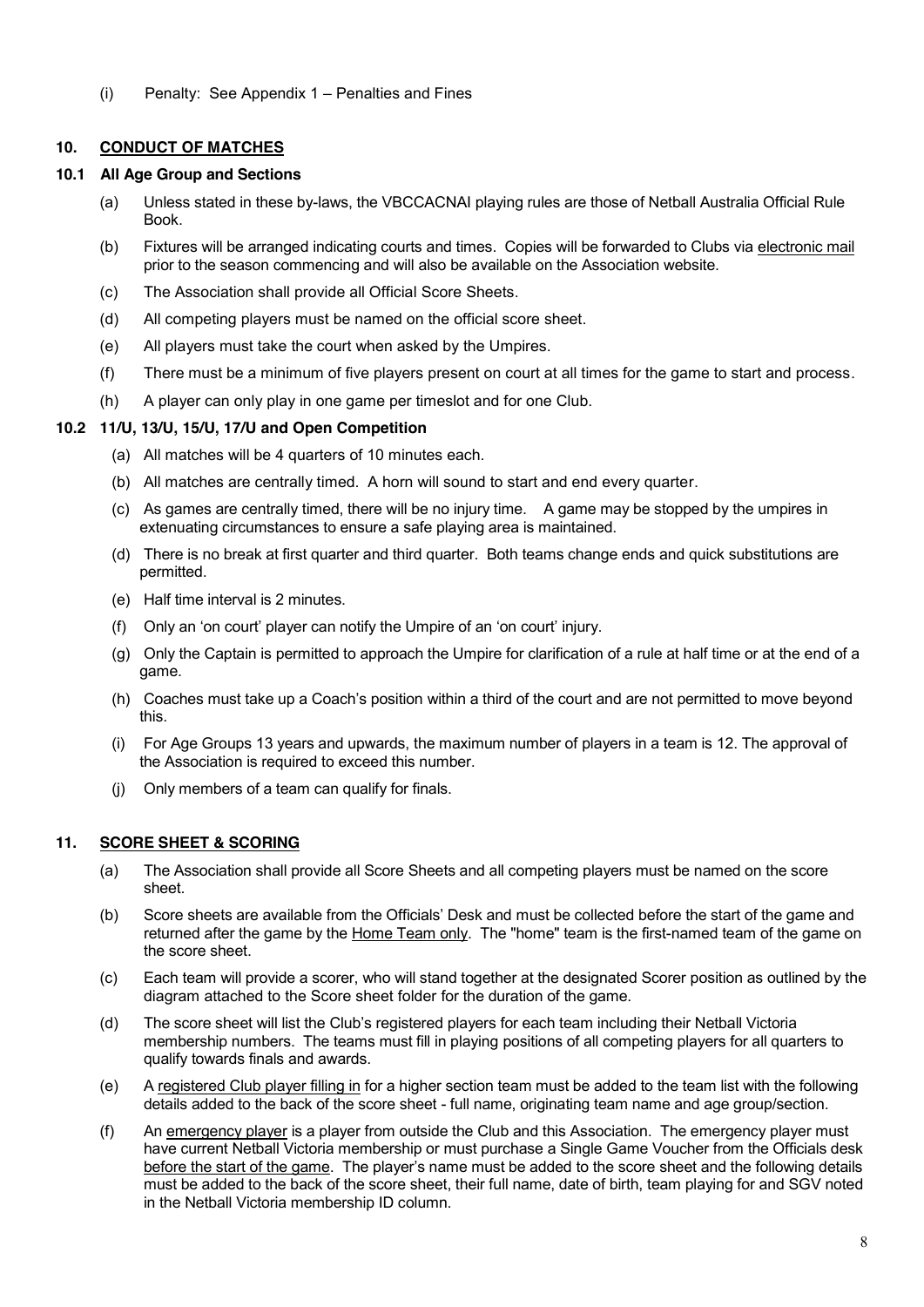- (g) The scorers shall record centre passes as they are taken, enter goals to the shooting position, tally quarter results and cumulative totals. Missed goals are not recorded.
- (h) The scorers shall confirm Centre Pass only if requested by the Umpires.
- (i) The scorers shall watch the Umpires and play at all times and be aware of the "no goal" call by the Umpires.
- (j) At the game conclusion, to indicate their satisfaction that the information on the Official Score sheet is correct, the Official Score sheet is to be signed by;
	- (i) the captains of both competing teams, and
	- (ii) the officiating umpires, and
	- (iii) the scorers
- (k) It is the home team's responsibility to ensure that the completed score sheet is returned to the Officials' Desk after the game.
- (l) Penalty: See Appendix 1 Penalties and Fines

### **12. FILL-IN PLAYER**

- (a) A Club player can play two matches in a higher section or age group during a season, however, once the player takes the court for the third match, they are then considered to be part of the new team and cannot return to their original team for the remainder of the season.
- (b) In the event that a Club has two or more teams in the same section, once the player has played their first match for a team they cannot fill-in or transfer across to the other team eg, a 13/U Section 2 player cannot fill in for the Club's other 13/U Section 2 team
- (c) All fill-ins will be added to the team's score sheet listing.
- (d) It is the responsibility of the Club to keep a record of the number of games players' play up.

### **13. EMERGENCY PLAYER**

- (a) An emergency player is a player from outside the Club and this Association.
- (b) An emergency player must have a Netball Victoria membership or purchase a Single Game Voucher from the Officials desk before the start of the game. The Team must add the player's name to the score sheet and the following details must be added to the back of the score sheet, their full name, date of birth, team playing for and "SGV" or Netball Victoria number in the ID column. If Netball Victoria ID number is not known, please indicate this.
- (e) All emergency players will be added to the team's score sheet listing.
- (f) Penalty: See Appendix 1 Penalties and Fines.

### **14. PROGRESSIVE LADDERS**

A weekly progressive points ladder will be on the Association website.

Premiership points are recorded during the season as follows:

- 4 points are awarded for a win or bye.
- 4 points + 10 goals are awarded for a forfeit to the non-offending team.
- 2 points are awarded a draw.
- 0 points for a loss, forfeit or abandonment.

4 points are awarded to the team with a 7 goal lead after half time, if a match is cancelled by the officials due to weather.

2 points + 5 goals are awarded to each team if a game is cancelled by the Officials due to weather prior to half time or no 7 goal lead after half time.

2 points + 5 goals to each team for a wash out.

### **15. FORFEITS**

(a) The Team Manager or the Club Representative of the forfeiting team must notify the Association Administrator of its intention to forfeit before 6pm the evening before the game. The Association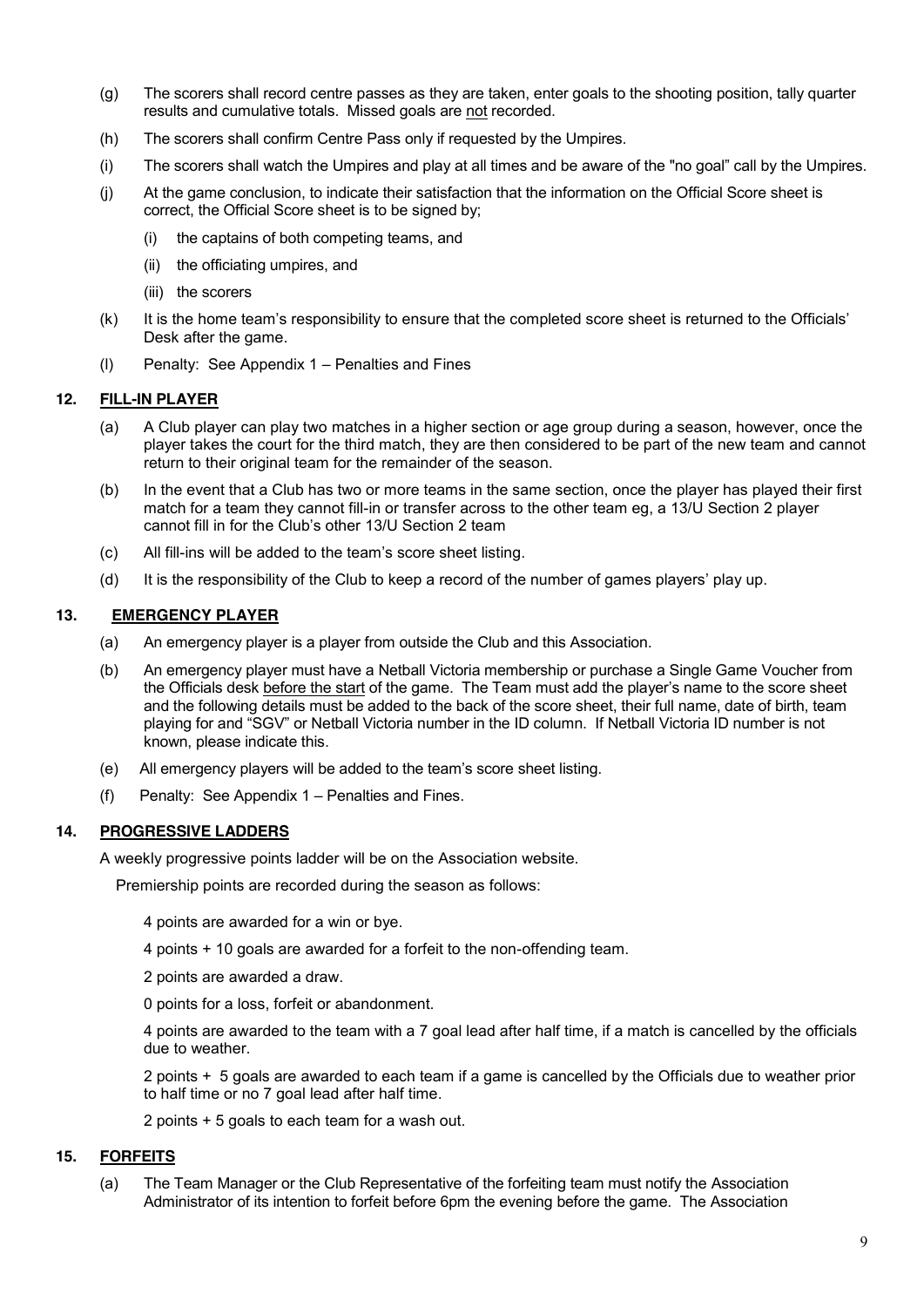Administrator will notify the Club Representative of the non-offending team of the forfeit. The Association Administrator's name and contact details are available on the Association website.

- (b) Game qualifying shall only be awarded to 10 nominated players of the non-offending team. The Team Manager is required to advise the Score Secretary of the nominated players before Monday 6pm following the game, otherwise the first 10 players on the score sheet will be noted as played.
- (c) If a team forfeits on match day an additional 2 premiership points will be deducted from the offending team.
- (d) The non-offending team shall be awarded 4 points and a win score of 10 goals to nil.
- (e) Penalty: See Appendix 1 Penalties and Fines

### **16. CANCELLATIONS**

- (a) The authority to cancel games is outlined in Section 33.6. In matches that are cancelled due to weather or some other cause prior to the start whistle or half time without a 7 goal lead by a team, both teams will be credited with two (2) points and five (5) goals each.
- (b) When matches are cancelled due to weather or some other cause after half time and one team has a 7 goal lead, then this team will be awarded the win and receive 4 points and the score will stand.
- (c) In the event that a match is cancelled due to weather or some other cause, games will be awarded to the first nine listed players.
- (d) Should circumstances occur in which successive rounds need to be cancelled, the Association will consider the position and determine a suitable course of action.

### **17. PROTESTS**

- (a) A Club wishing to protest a game result must:-
	- Advise their team Scorer and Captain not to sign the Official Score sheet but add a note to the back to advise of the reason for the protest. The score sheet must be returned to the Officials' Desk, to the attention of the Game Day Supervisor.
	- (ii) Lodge the protest in writing with the Association Secretary within 48 hours of the match being played.
	- (iii) The officiating umpires is required to sign the score sheet to state that they have officiated the game as well as recording the best and fairest votes.
- (b) A Club shall have a right of appeal to the Association within 48 hours of notification of a penalty.
- (c) The Executive Committee will advise the result of the appeal and their decision shall be final.

### **18. FINALS**

- (a) The Junior Competition will not play finals. On Grand Final day the Junior Competition will play a round robin tournament, the format of which will be at the discretion of the Association.
- (b) Finals will be played at the conclusion of the rounds in each section in the Senior Competitions.
- (c) The number of points gained during the season shall determine teams qualifying for finals. In the event of teams being equal on points, positions shall be determined by the percentage of goals scored for and against. In the event of teams being equal on percentage, positions shall be determined by the greater number of goals scored for.
- (d) The finals series for a regular season consists of Semi, Preliminary and Grand Final in a regular season.

#### **Semi Finals fixture** –

Team on Ladder Position 1 versus Team on Ladder Position 2; (Winner progresses to Grand Final; Loser progresses to Preliminary Final)

Team on Ladder Position 3 versus Team on Ladder Position 4 (Winner progresses to Preliminary Final; Loser is eliminated)

### **Preliminary Finals Fixture** –

Loser of Semi final Team Ladder Position 1 versus Team Ladder Position 2 game Plays Winner of Semi final Team Ladder Position 3 versus Team Ladder 4

(Winner of this round progresses to Grand Final; loser of this round is eliminated)

### **Grand Final Fixture** –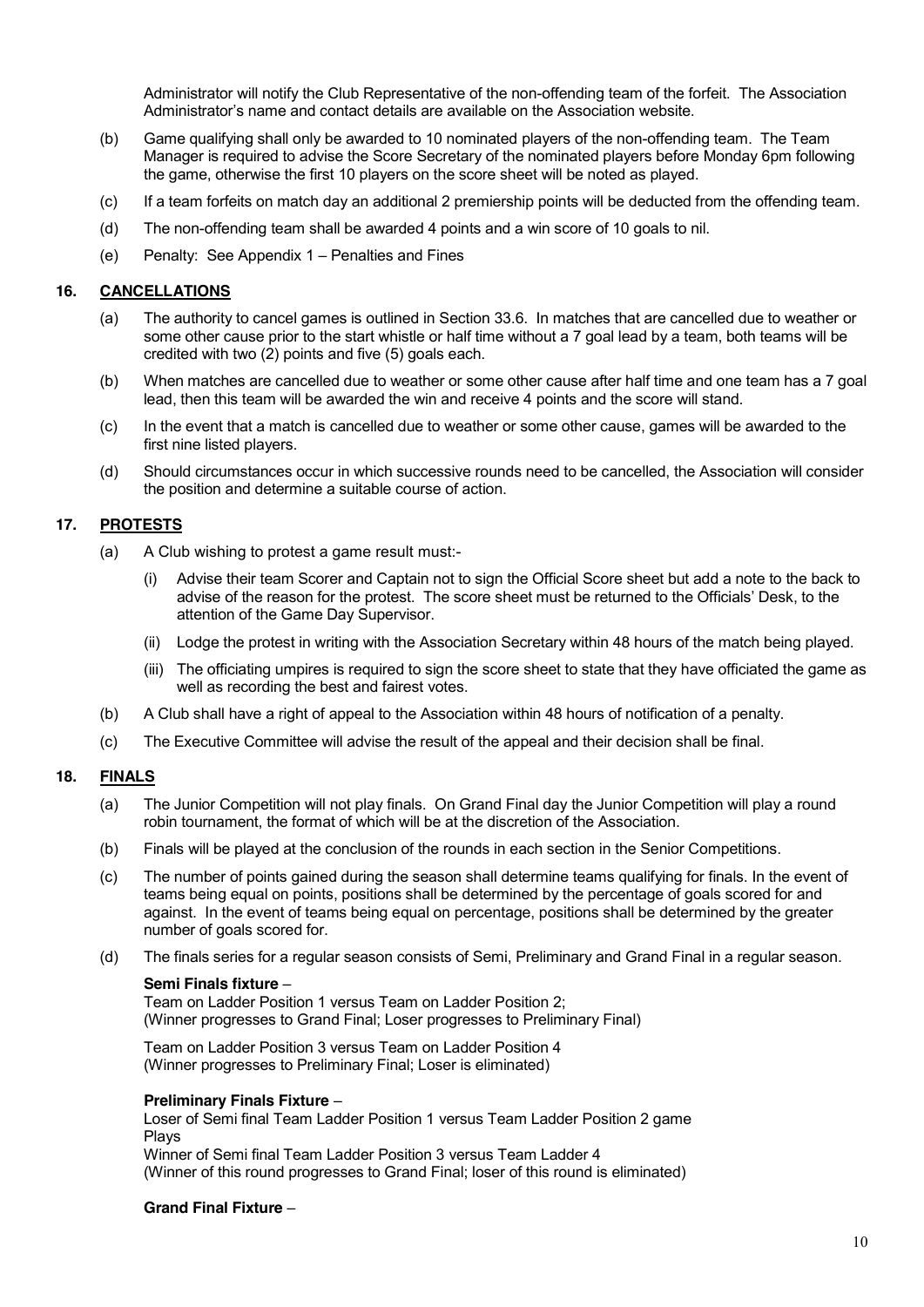Winner of Semi Final game between Ladder Position 1 and 2. Winner of Preliminary Final.

- (e) To be eligible to participate in an Age Group/Section's Final Series, players must have played 5 games in a regular season or 3 games in a shortened season.
- (f) Players cannot qualify for finals on a bye.
- (g) Teams found playing an ineligible player during finals will be considered to have lost that match.
- (h) Matches shall be conducted for finals as for rounds. The starting time of finals matches may alter slightly.
- (i) Drawn matches in finals:
	- (i) There will be a two (2) minute interval after the end of full time to enable teams to change ends and scores to be verified by the Association, Umpires and Scorers, before Extra time commences.
	- (ii) Positional changes and substitutions may be made during change over time and half time interval. Coaching is permitted during this time.
	- (iii) Extra time will consist of  $2 \times 5$  minute halves, with a one (1) minute interval at half time.
	- (iv) Should there still be a draw at the end of the second half of extra time, play continues until one team has a two goal advantage.
	- (v) In the event of injury or illness during extra time, positional changes and/or substitutions may be made.
- (j) The Finals series format will be at the discretion of the Association.

### **19. AWARDS**

#### **19.1 Best & Fairest Awards**

- (a) The Best & Fairest Winner and the Best & Fairest Runner Up Awards will be presented at the end of the season to the Senior Competition Age Group and Sections. The Best & Fairest Winner's name will be added to the perpetual trophy.
- (b) Voting for Best & Fairest shall be as follows:
	- (i) The match umpires shall award points for the best three players in each game. Voting shall be 3 points for the best player, 2 points for the second best player and 1 point for the third best player.
	- (ii) The match umpires shall complete the Best & Fairest section on the back of the score sheet. The Score Secretary shall be responsible for the Best and Fairest tally.
	- (iii) In the event of a tie, two (or more) awards shall be presented.

#### **19.2 Team Awards**

- (a) Premiership teams in the Senior Competition shall receive an award and their team's name set on the perpetual trophy for their age group and section.
- (b) The Runner Up teams in the Senior Competition shall receive an award.

### **19.3 President's Top Club Award**

The President's Top Club Award is presented to the Club who has achieved the highest average premiership points scored per team in the Senior Competition for the season.

### **19.4 Umpire Awards**

Awarded for dedication, commitment and achieving a high standard in Umpiring. Voted by the Administrator and Supervisors. Presented at the end of the season.

#### **Trish Jenkins Umpire Memorial Award** – Senior Umpire Award

**Senior Umpire Encouragement Certificates**

#### **Junior Umpire Award**

**Junior Umpire Encouragement Certificates**

### **19.5 The Beth Drayton Perpetual Shield for Association Member of the Year Award**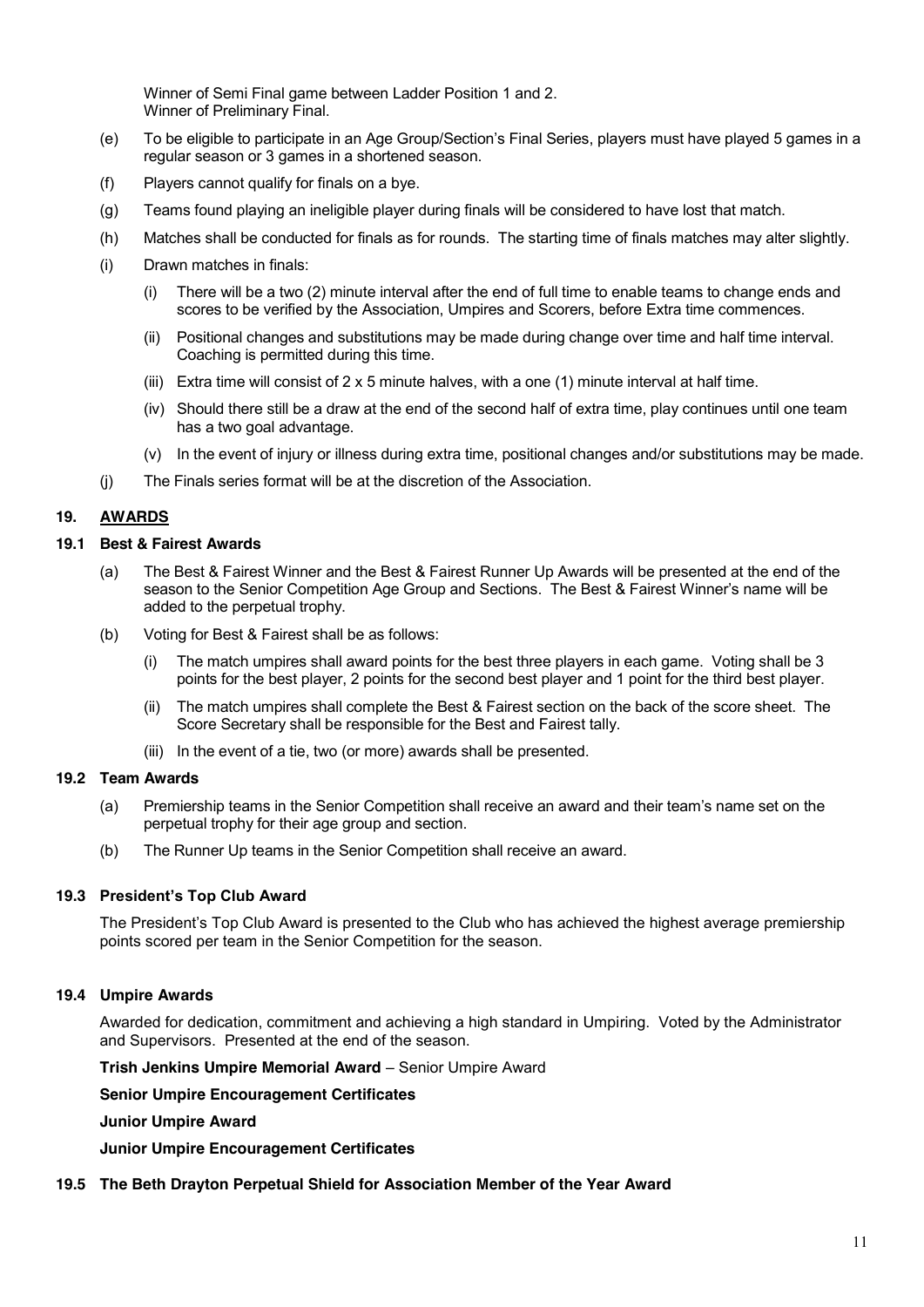Awarded to the Association Member for dedication, commitment and service to the Association. Voted by the Association Executive Committee.

### **19.6 Trophy Register**

If a Club wishes to borrow a perpetual trophy for their Presentation Night, then the Club Representative or Club President must complete and sign the Trophy Register and will be held responsible for the safe return and satisfactory condition of the trophy to the Trophy Convenor on or before the fourth round of the next season. The failure to do so will incur the cost of repair or replacement to the Club.

### **20. WORKING WITH CHILDREN CERTIFICATE**

All Association Officials, Team Managers, Coaches & Assisting Coaches, Supervising Umpires and First Aiders over the age of 18 years are required by Victorian State legislation to hold a current and valid Working with Children Certificate or a Teacher's Registration number. All Clubs must supply the Association with these details at the start of the season or soon after a new member registers.

### **21. CODES OF BEHAVIOUR**

- (a) The Association adopts the Codes of Behaviour as prescribed in the Netball Victoria Member Protection Regulation.
- (b) Codes of Behaviour Infonets are available from the Association website, **[www.vicbapt.netballvic.asn.au](http://www.vicbapt.netballvic.asn.au/)** or from the Netball Victoria website, **[www.netballvic.com.au](http://www.netballvic.com.au/)**
- (c) Any player disputing an Umpire's decision or using rough behaviour or unseemly language, will be given one verbal warning by either Umpire officiating the game.

If the player commits a second offence, then the Umpire may stop the game and issue a penalty. The offending player will be suspended from the court for the duration of the game and asked to leave the Competition area. The vacant position on court cannot be replaced until an interval.

(d) Any Club Official or Spectator Any Club Official or Spectator disputing an Umpire's decision, using rough behaviour or unseemly language or making any breach of the By Laws, will be given one official warning by either Umpire officiating the game, a Game Day Supervisor , an Umpires Supervisor or member of the Association Executive Committee. The relevant Club will be notified within 48 hours and information will be provided to the Club and offender.

If a subsequent offence is committed, then the Umpire is to stop the game where appropriate and a further warning will be issued by an Umpire, Game Day Supervisor, an Umpires Supervisor, or member of the Association Executive Committee which will incur a penalty as outlined in Appendix 1. Penalties and Fines. The offender will be required to leave the Competition area immediately.

- (e) Junior umpires are required to contact an Umpire Supervisor via the assistance of a Team Manager if offensive behaviour by a Player, Coach or Spectator is directed to them before, during or after a game.
- (f) The offending Club must pay the fine in full within 5 days of issue or is not eligible to take the court.
- (g) Penalty: See Appendix 1 Penalties and Fines

## **22. UMPIRES**

- (a) The Association will provide an Administrator and Umpire Supervisors to oversee all Umpire scheduling, development and queries.
- (b) All Umpires must have completed the Umpire's Registration Form (supplied by the Association and found on the website) and forward this to the Association Administrator. The Association reserves the right to approve Umpire's for selection to the Competition.
- (c) All Umpires must hold current Netball Victoria membership.
- (d) All Umpires are required to have passed the Umpires Theory Examination within the last 6 years of the current Competition year and attended the Umpires Level One Practical course.
- (e) All Umpires are required to attend Association Umpire workshops and meetings held throughout the season.
- (f) All trainee Umpires must attain a pass in the Section 1 Theory Umpire Exam and completed online courses before taking the court for their first game. The trainee Umpires must attend the Umpires Level 1 practical course within their first season.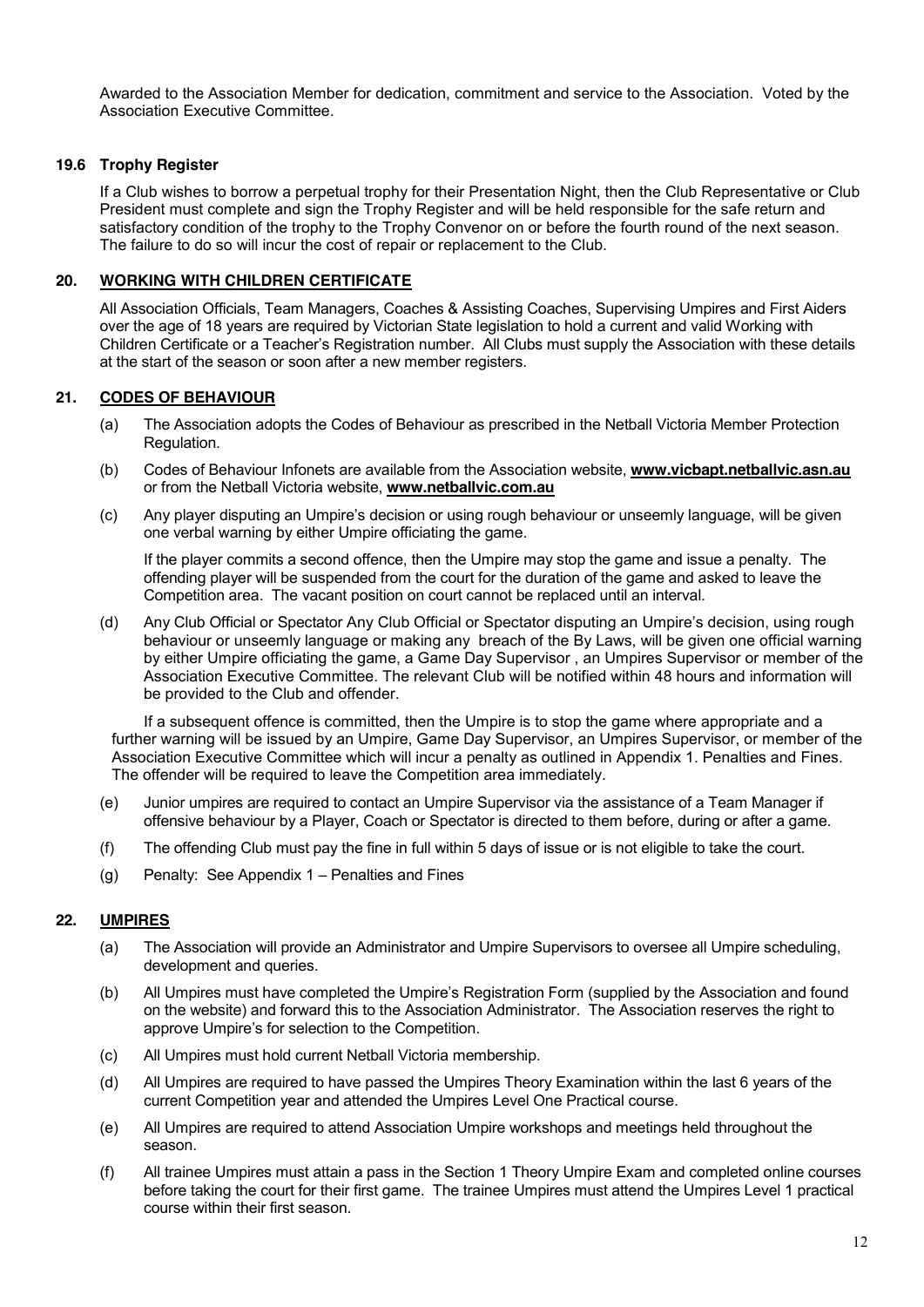- (g) All Trainee Umpires will umpire matches allocated by the Administrator and shall wear a specified 'Umpire in training" vest.
- (h) All badged Umpires must provide proof of accreditation to the Association Administrator.
- (i) Umpires will wear predominately white uniform.
- (j) Any Umpire not in the approved Umpire's uniform or without Netball Victoria memberships cover is not eligible to take the court to umpire.
- (k) Any match umpired by an Umpire out of uniform, not registered with the Association or without Netball Victoria membership will not be paid.
- (l) Any Umpire who fails to complete the score sheet for a Senior Competition match, by not signing and voting for Best & Fairest at the end of the game will not be paid.
- (m) Any Umpire officiating in a Grand Final must be badged C grade or higher. Where possible, each Club should provide one badged Umpire.

### **23. COACHES**

- (a) Coaches are required to be nominated by their Club, be current Netball Victoria members and hold a current Working with Children Certificate. It is preferred that all Coaches acquire a minimum level of coaching accreditation.
- (b) Coaches should familiarise themselves and abide by the Netball Australia's Coaches Code of Behaviour, refer Netball Victoria or VBCCACNAI websites.
- (c) Coaches (and off court players) are required to position themselves at the designated Team Bench, as outlined by the diagram attached to the Score sheet folder and are not permitted to move from this area.
- (d) For Modified Competition, Coaches are permitted to move up and down the sideline only if advised by the officiating Umpires on the day or as outlined by the diagram attached to the Score sheet folder.

#### **24. TEAM AND SPECTATOR BEHAVIOUR**

- (a) All Clubs participating in the VBCCACNAI competition will be held responsible for the behaviour and actions of their players, coaches and spectators. Codes of Behaviour as outlined by Netball Victoria are to be adhered to. A copy of the Codes can be found on the Association website or Netball Victoria website.
- (b) Spectators are expected to be positive and encouraging to all players and support both junior and senior Coaches and Umpires. Coaching by spectators is not permitted.
- (c) All spectators, players and team officials are required to respect the Umpire's decision at all times. Penalties and fines apply for disputing the ruling, inappropriate behaviour or unseemly language directed to an Umpire.
- (d) Spectators are required to position themselves at the designated Spectator area, as outlined by the diagram attached to the Score sheet folder. Spectators must adhere to the Umpires' and Game Day Supervisors' instructions in the interest of Player and Umpire safety.
- (e) VBCCACNAI will not tolerate verbal or physical abuse directly towards Officials, Umpires, Coaches or Players, penalties and fines will apply.

### **25. CLUB REPRESENTATIVE**

- (a) Each Club is required to nominate a Club Representative to act on its behalf. The Club Representative is required to attend all Association General Meetings throughout the season. The Club Representative holds the voting rights of its Club. Each Club Representative has two votes at a General Meeting. The method of voting at an Association General Meeting will be at the discretion of the meeting Chairperson.
- (b) A Club Representative can be nominated for a position on the Executive Committee. If elected to the Executive Committee, the Club Representative may stand down as Club Representative and the Club is required to nominate a replacement. See Appendix 2 – Application for Membership as a Club Representative.
- (c) If the nominated Club Representative is unable to attend Association Meetings, then the Association Secretary must be notified no less than 24 hours before the scheduled meeting. If the Club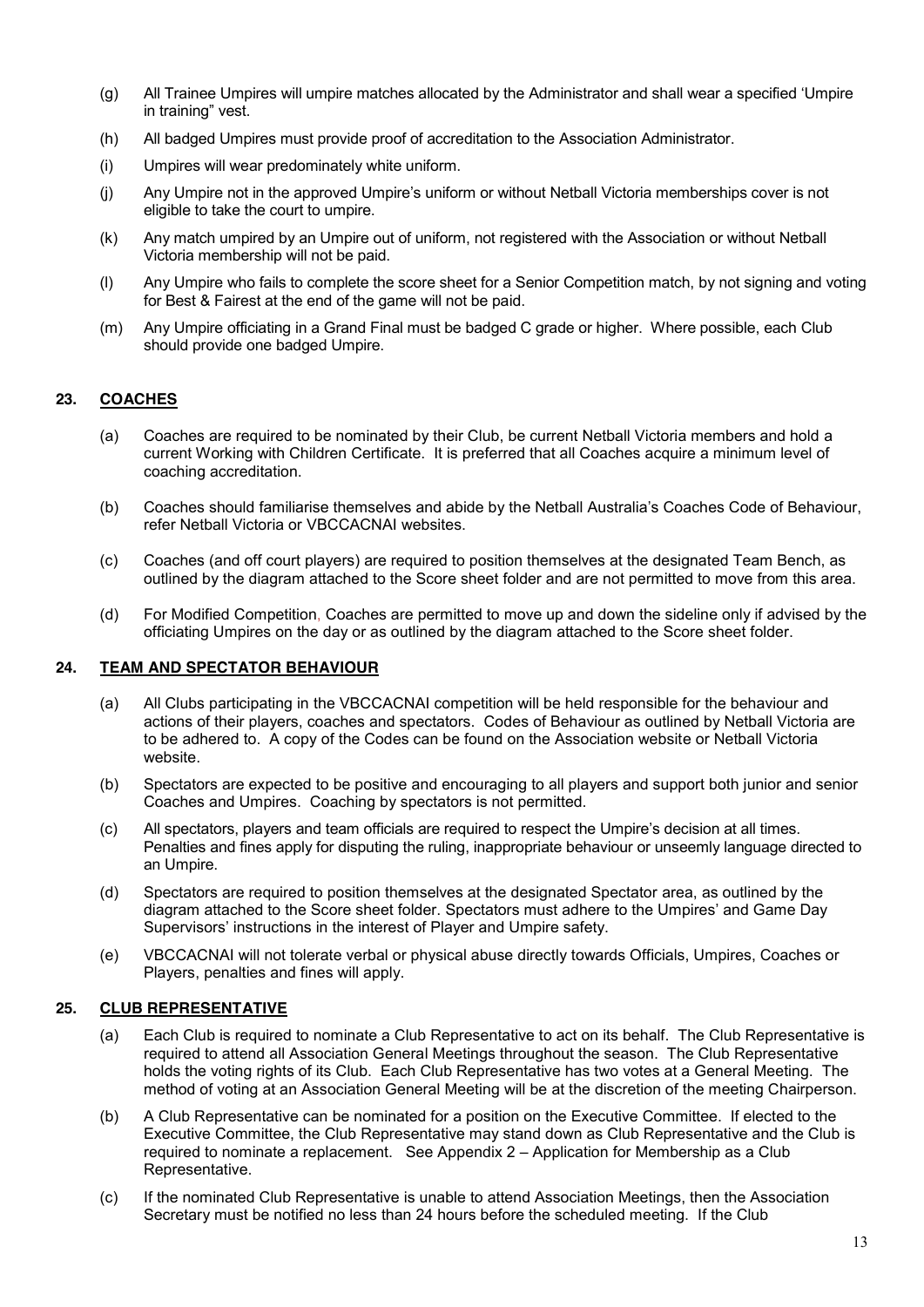Representative cannot attend, then another Club member can be nominated to stand in for the Club Representative, The Club Representative must inform the Association Secretary in writing 24 hours before the scheduled meeting time.

- (d) A Club Representative appointing a proxy must complete and sign Appendix 3 and return this to the Association Secretary no later than 24 hours before the scheduled meeting time.
- (e) Any notification of permanent substitution of the Club Representative must be in writing from the Club Secretary and received by the Association Secretary 30 days prior to substitution.
- (f) As a Club Representative names and contact details are available on the Association website.
- (g) Fine: See Appendix 1 Penalties and Fines

### **26. CLUB GAME DAY DUTIES**

Each Club shall be rostered to Game day duties throughout the season. The number of weeks a Club shall be rostered will depend upon the number of teams it has registered with the Association each season. A schedule of the Club rostered to Game Day Duties will be prepared at the start of the season and Clubs can request specific dates.

Clubs will be required to roster volunteers to carry out these duties. Club Game Day Duties can be found on the Association website, Resource Library.

#### **Penalty: See Appendix 1 – Penalties and Fines**

### **27. FUNDRAISING**

- (a) The Association may conduct fundraising activities during each year.
- (b) The Association shall determine the fundraising activities.
- (c) Clubs must seek approval from the Association for any Club benefited fundraising activities. Clubs must apply in writing at least two weeks prior to the event, providing details of and rationale for the fundraising activity. Information as to how the activity will be organised, including risk management and safety measures if relevant, must be provided.
- (d) All members are required to support the fundraising activities.
- (e) All members shall be given no less than two weeks notice, in writing, of fundraising activities.
- (f) Penalty: See Appendix 1 Penalties and Fines.

### **28. LIFE MEMBERS**

Life Members shall be determined by the Executive Committee Members and Club Representatives. A person may be granted life membership in recognition of services rendered above and beyond to the Association. Life members hold one vote at a General Meeting.

### **29. ASSOCIATION EXECUTIVE COMMITTEE MEMBERS**

The Association Executive Committee Members, also known as the Office Bearers consists of the Association President, Vice President, Treasurer and Secretary. The Association Executive Committee Members are elected at the Annual General Meeting. Nomination forms can be found on the Association website, Appendix 5. Appendix 6 outlines the roles and responsibility of the Association Executive Committee.

### **30. ACCREDITATION**

- (a) The Association shall ensure that all officials have current appropriate minimum qualifications.
- (b) Where minimum qualifications/accreditation standards are not met, the Association shall encourage and support the member/s to achieve the minimum standards.
- (c) The Association will not appoint any person to an official position unless that person to be appointed has achieved the minimum standard qualification/accreditation.

## **31. COURSES, SEMINARS & OTHER OPPORTUNITIES**

- (a) The Association shall provide notification of opportunities via the website, for all members to improve their skills by attending courses, seminars and other personal development activities.
- (b) The Association shall encourage and support members who wish to attend appropriate courses, seminars and other personal development activities.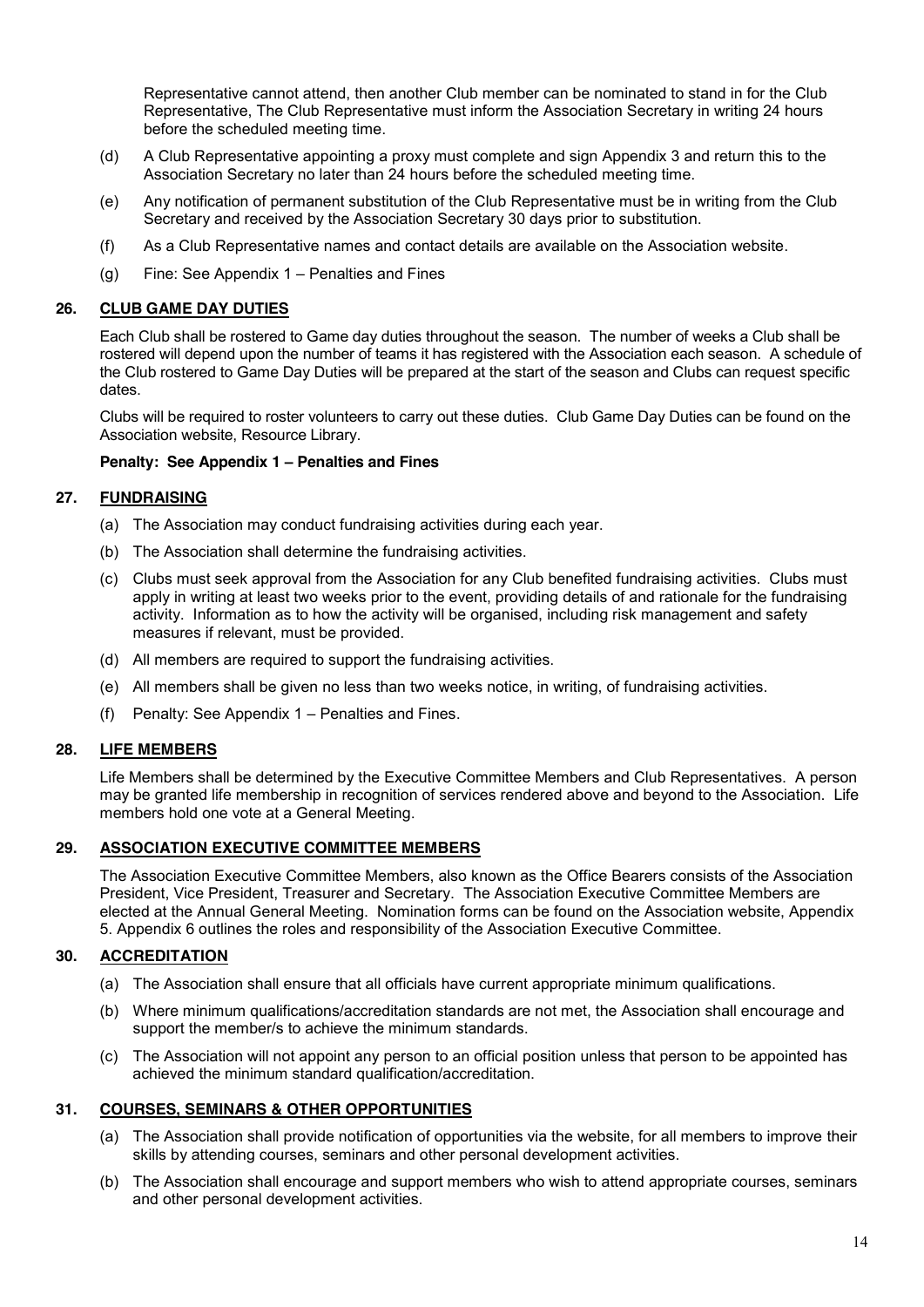### **32. RISK MANAGEMENT**

#### **32.1 Injury Reporting**

All Clubs are responsible for recording all injuries at the discretion of the injured player or players' guardian (player under 18) on the Score Sheet and the Injury Reporting Sheets provided in the Score sheet folder. Injuries must be recorded on the day of the incident.

#### **32.2 Pre-Match Checklist**

- (a) A pre-match day checklist must be completed prior to the commencement of the first game by the Equipment Officer and Game Day Supervisor.
- (b) Any hazards identified will be:
	- (i) Documented.
	- (ii) Rectified if possible.
	- (iii) Reported to the appropriate agency (Aberfeldie Primary School) if major repair is required.

#### **32.3 Pregnancy**

As per Netball Victoria Infonet RM1 – Pregnancy & Netball

#### **32.4 First Aid**

- (a) All Clubs and teams are required to have basic first aid supplies courtside.
- (b) The Association will provide a First Aid Kit located in the Officials' Desk and the appropriate personnel will have access to it.
- (c) The Association will maintain the first aid kit supplies.
- (d) The Association will have a designated area for the treatment of injuries. This area will be kept clean and accessible at all times.

#### **32.5 Emergency procedures**

Emergency phone numbers - Ambulance, Doctor, Physiotherapist, Health Clinic and Police and an Emergency Procedure Plan will be available at the Officials' Desk.

### **32.6 Weather**

In the event of bad weather or some other cause which could cause risk or harm to players, spectators and officials, two members of the Association Committee in consultation with a Senior Umpire will decide whether games will commence, continue or be cancelled as the case may be. Each timeslot will be assessed and if the decision to cancel is made, the Association Committee Member on duty will inform all Club Representatives of the cancelled games and in turn, the Club Representatives are responsible for informing their respective teams.

#### **32.7 SmokeFree**

The Association adopts a SmokeFree policy as prescribed by Quit Victoria. This will include indoor venues and outdoor court surroundings.

#### **32.8 Sun Protection**

The Association recommends to all clubs to adopt a SunSmart policy whilst training and/or playing. Appropriate sun protection cream is available to all Umpires at the Officials' Desk.

#### **32.9 Drug Policy**

The Association does not support the use of performance enhancing substances and views any such use as detrimental to both the sport of netball and the spirit of the game.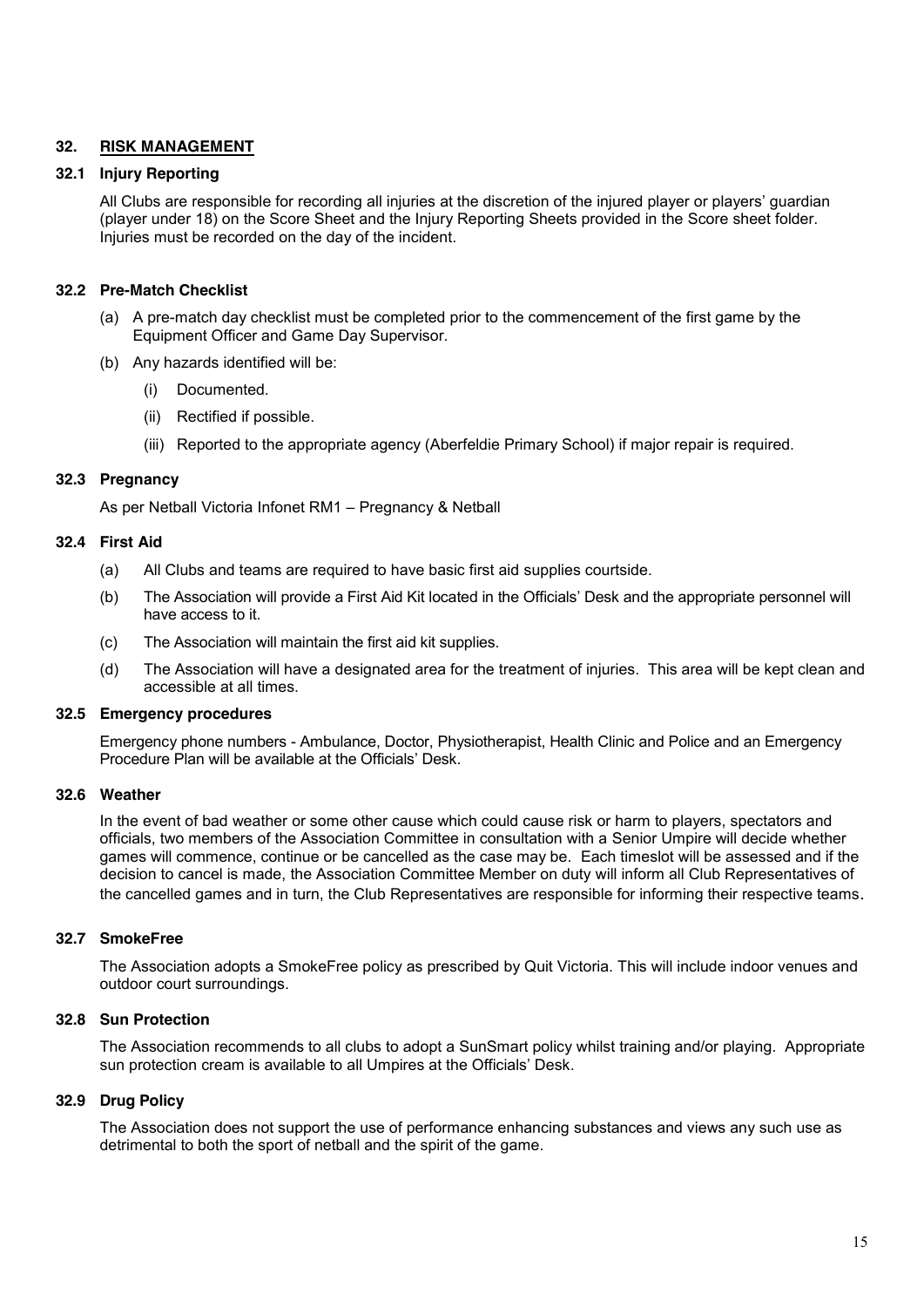### **32.10 Social Networking**

The Association's members shall not bring the Association, its members or the game of netball into disrepute by the misuse of social networking websites.

#### **32.11 Dogs**

In accordance with Moonee Valley City Council Order Section 26(2) Domestic Animals Act 1994, dogs must be on a leash and the owner or person in charge of the dog must have immediate control of the dog. Dogs are not permitted within 15 metres of the children's playground, BBQ or exercise equipment area, ie, the courts.

### **33. DISPUTE RESOLUTION**

- (a) The Association Committee will impose the prescribed penalty or any other penalty or fine to any member that fails to adhere to these By-laws.
- (b) Any Team or Club which does not agree with a penalty or action made under these By-laws, must advise the Association Secretary in writing within 48 hours of their intention to appeal.
- (c) The Association Committee shall excuse any Committee members who is conflicted or affected by the appeal
- (d) The Association Committee may then:
	- (i) discuss the issue with the relevant team or Club and make a decision regarding the matter. The Association Committee shall inform the party/parties involved of their decision either verbally or in writing; or
	- (ii) have an informal meeting with the relevant party/ies in order to discuss and resolve the dispute.
- (e) The Association Committee's decision is final.

#### **34. POLICIES, REGULATIONS AND PROCEDURES**

The Association also adopts the following policies, regulations and procedures:

- (a) Netball Victoria CyberSafety Policy
- (b) Netball Victoria Competition Regulation
- (c) Netball Australia Member Protection Policy
- (d) and adheres to the VBCCACNAI Constitution.

### **35. SPECIAL CIRCUMSTANCES/PROVISIONS CLAUSE**

Where these By-laws are silent, a decision can be made that ensures the integrity of the Victorian Baptist Churches of Christ and Affiliated Churches Netball Association Incorporated is maintained at all times.

The Association Committee may in using its reasonable discretion, in exceptional or extenuating circumstances, alter, vary or waive the requirements set out in these By-Law relating to the Association.

### **36. INDEMNITY**

Except where provided or required by law and such cannot be excluded, the Victorian Baptist Churches of Christ and Affiliated Churches Netball Association Inc. and its respective directors, officers, members, servants or agents are absolved from all liability however arising from injury or damage, however caused, arising whilst participating as a member.

### **VICTORIAN BAPTIST CHURCHES OF CHRIST AND AFFILIATED CHURCHES NETBALL ASSOCIATION INCORPORATED.**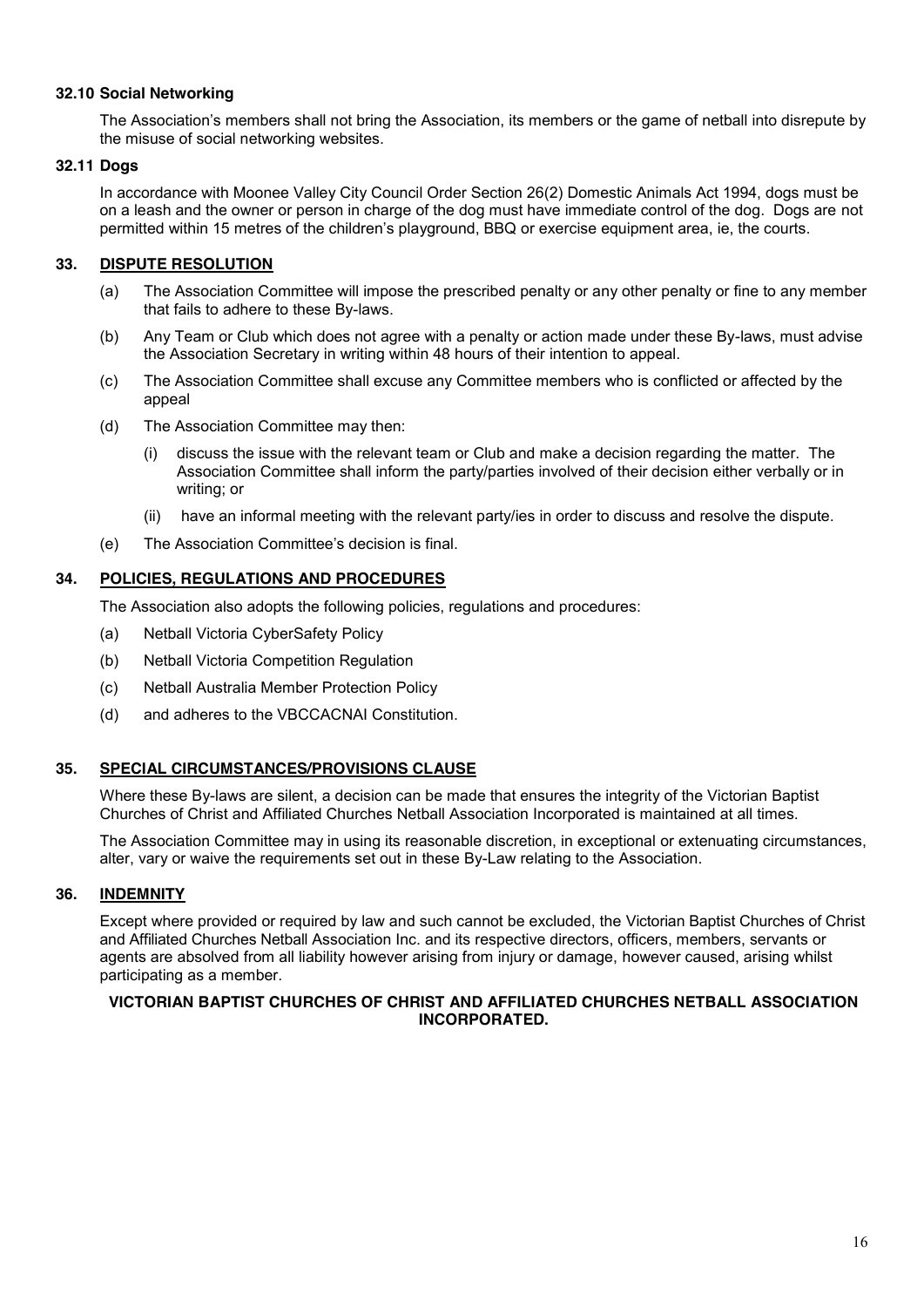# **APPENDIX 1 – PENALTIES AND FINES**

The following penalties and fines will be applied to the Club, team, player or official as deemed appropriate by the Association for the breach of these bylaws.

| Player without SGV or current NETBALL VICTORIA membership                                                                                                                                          | Loss of 4 points                 |  |  |
|----------------------------------------------------------------------------------------------------------------------------------------------------------------------------------------------------|----------------------------------|--|--|
| Player in incorrect age group or section                                                                                                                                                           | Loss of 4 points                 |  |  |
| Breach of player or umpire dress code                                                                                                                                                              | Not permitted to take the court. |  |  |
| Player without correct club clearance                                                                                                                                                              | Loss of 4 points                 |  |  |
| Home team failure to submit the completed score sheet                                                                                                                                              | Loss of 2 points                 |  |  |
| Player with incorrect or insufficient details on score sheet                                                                                                                                       | Loss of 4 points                 |  |  |
| Umpire failing to complete & sign off on a score sheet                                                                                                                                             | No payment of game               |  |  |
| Umpire without NETBALL VICTORIA membership                                                                                                                                                         | No games                         |  |  |
| Failure to notify the Score Secretary of a forfeit                                                                                                                                                 | Loss of 2 points                 |  |  |
| Breach of Code of Behaviour - Second Warning<br>\$100 fine to Club.<br>Loss of latest applicable match premiership points<br>and Offender suspended from court and competition venue indefinitely. |                                  |  |  |
| Failure of Club Representative in attending General meeting                                                                                                                                        | \$25                             |  |  |
| Fundraising without Association approval at the venue                                                                                                                                              | \$50                             |  |  |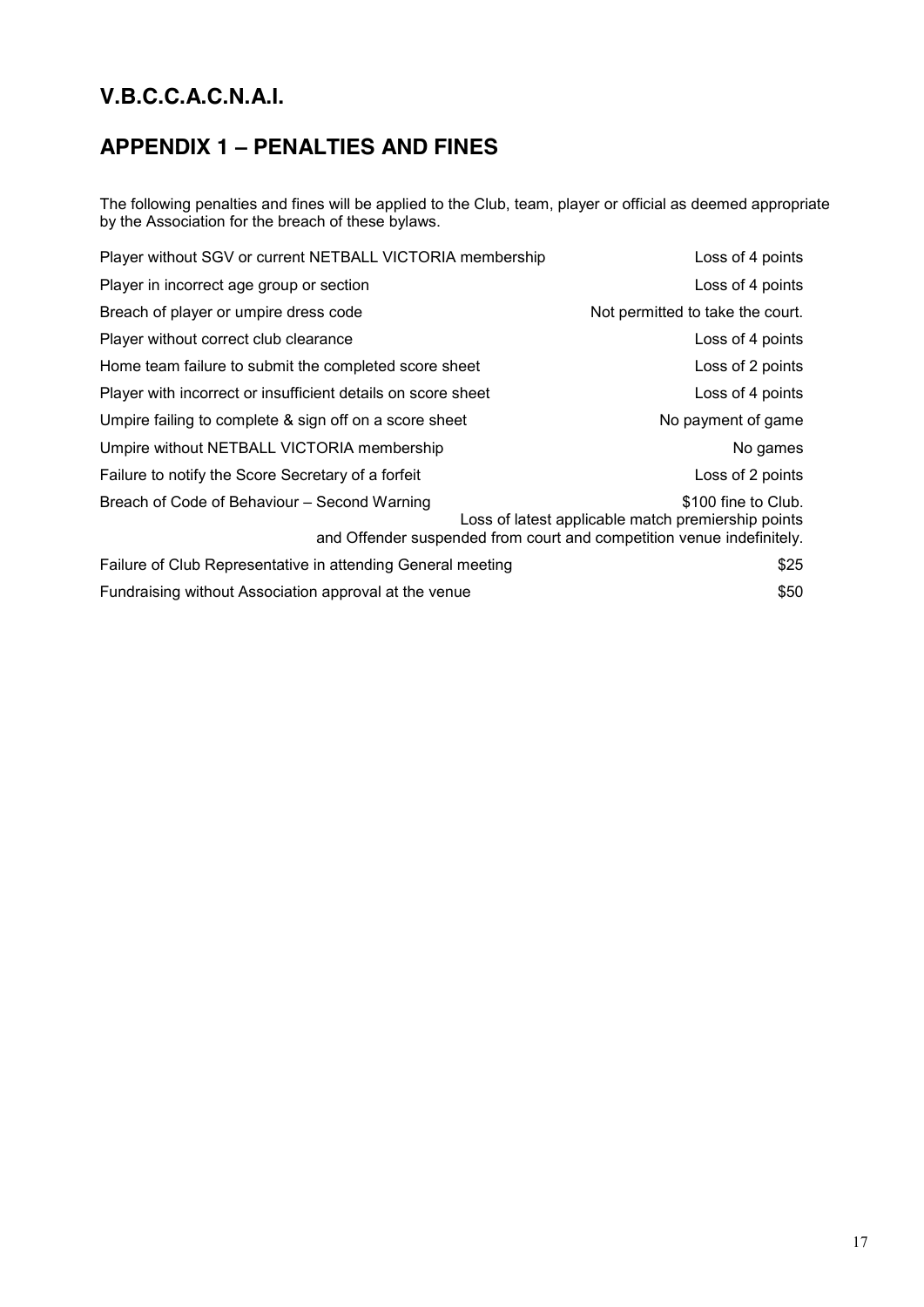# **APPENDIX 2 Application for Membership as a Club Representative.**

| In the event of my admission as a member, I agree to be bound by the rules of the Association for<br>the time being in force. |  |  |  |  |  |
|-------------------------------------------------------------------------------------------------------------------------------|--|--|--|--|--|
|                                                                                                                               |  |  |  |  |  |
|                                                                                                                               |  |  |  |  |  |
|                                                                                                                               |  |  |  |  |  |
| (Executive Position held)                                                                                                     |  |  |  |  |  |
| nominate the applicant for Club Representative to act on our Club's behalf.                                                   |  |  |  |  |  |
|                                                                                                                               |  |  |  |  |  |
|                                                                                                                               |  |  |  |  |  |
| the applicant for membership of the Association as a Club Representative.                                                     |  |  |  |  |  |
|                                                                                                                               |  |  |  |  |  |

Signature of Seconder ……………………………………… Date ……………….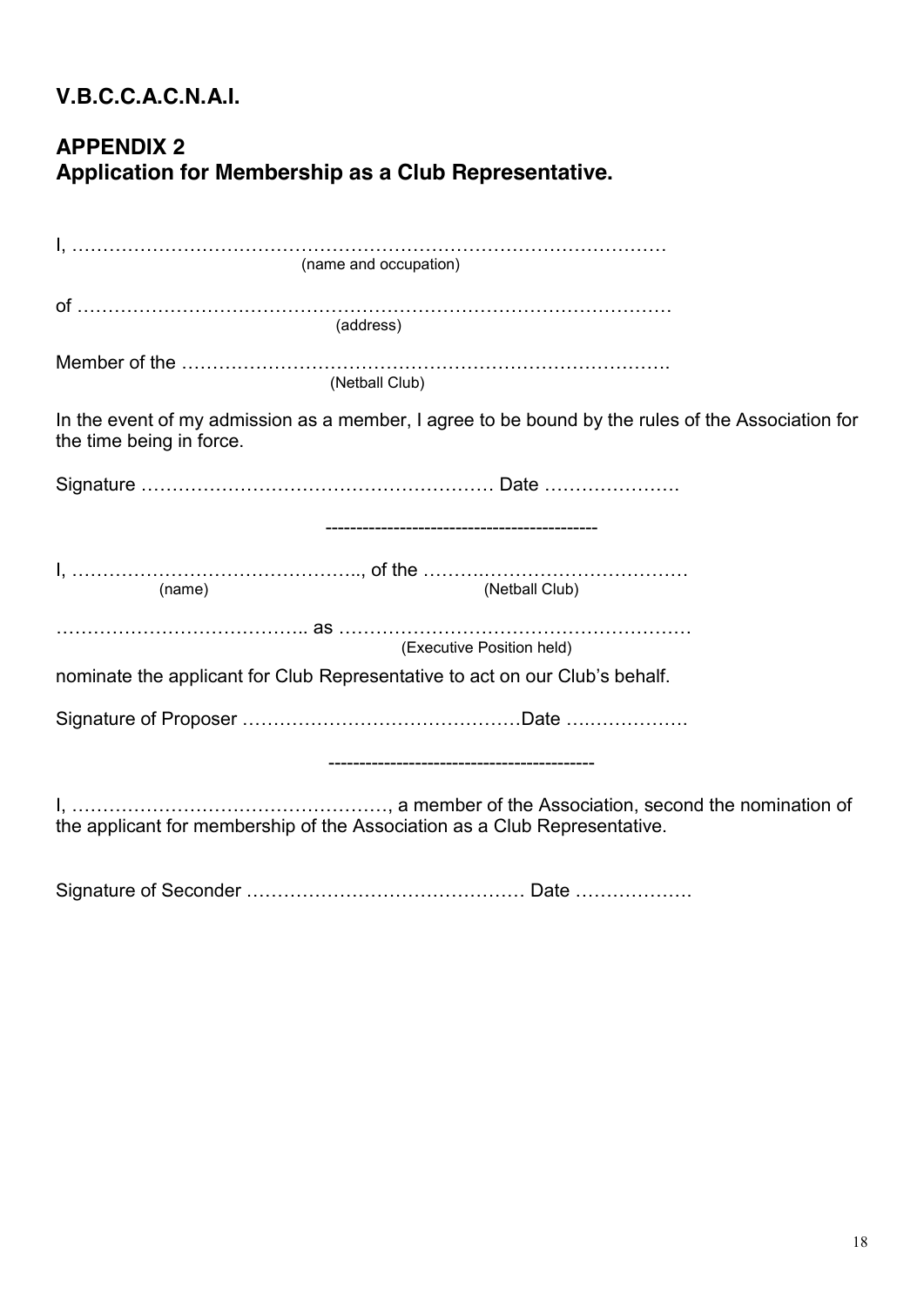# **APPENDIX 3 – Appointment of Proxy Form**

| (name)                                                                          |  |  |  |  |
|---------------------------------------------------------------------------------|--|--|--|--|
| (address)                                                                       |  |  |  |  |
| (name of Netball Club)                                                          |  |  |  |  |
| (name of proxy holder)                                                          |  |  |  |  |
| (address of proxy holder)                                                       |  |  |  |  |
| being a member of that Netball Club, as my proxy to vote on my behalf at the    |  |  |  |  |
| (specify meeting)                                                               |  |  |  |  |
| (date of meeting)                                                               |  |  |  |  |
| and at any adjournment of that meeting.                                         |  |  |  |  |
| My proxy is authorised to vote *in favour or/*against the following resolution, |  |  |  |  |
|                                                                                 |  |  |  |  |
| (insert details of resolution)                                                  |  |  |  |  |
|                                                                                 |  |  |  |  |
|                                                                                 |  |  |  |  |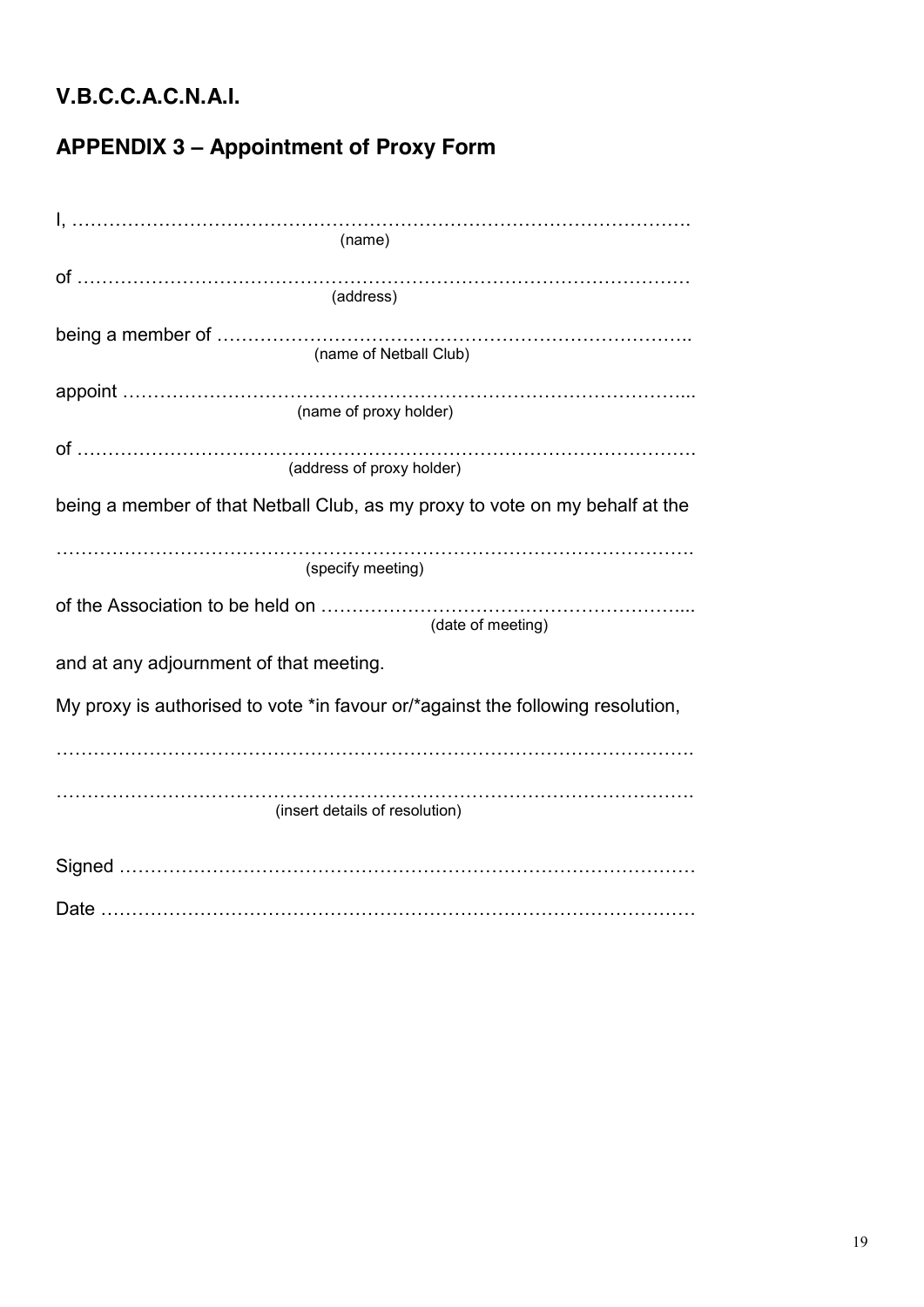# **APPENDIX 4 – SCHEDULE OF ANNUAL MEMBERS FEES**

| Club Representative Membership Fee      | \$2.00   |
|-----------------------------------------|----------|
| Life Membership Fee                     | Nil      |
| Annual Membership Fee per team          | \$700.00 |
| <b>Annual Subscription Fee per Club</b> | \$2.00   |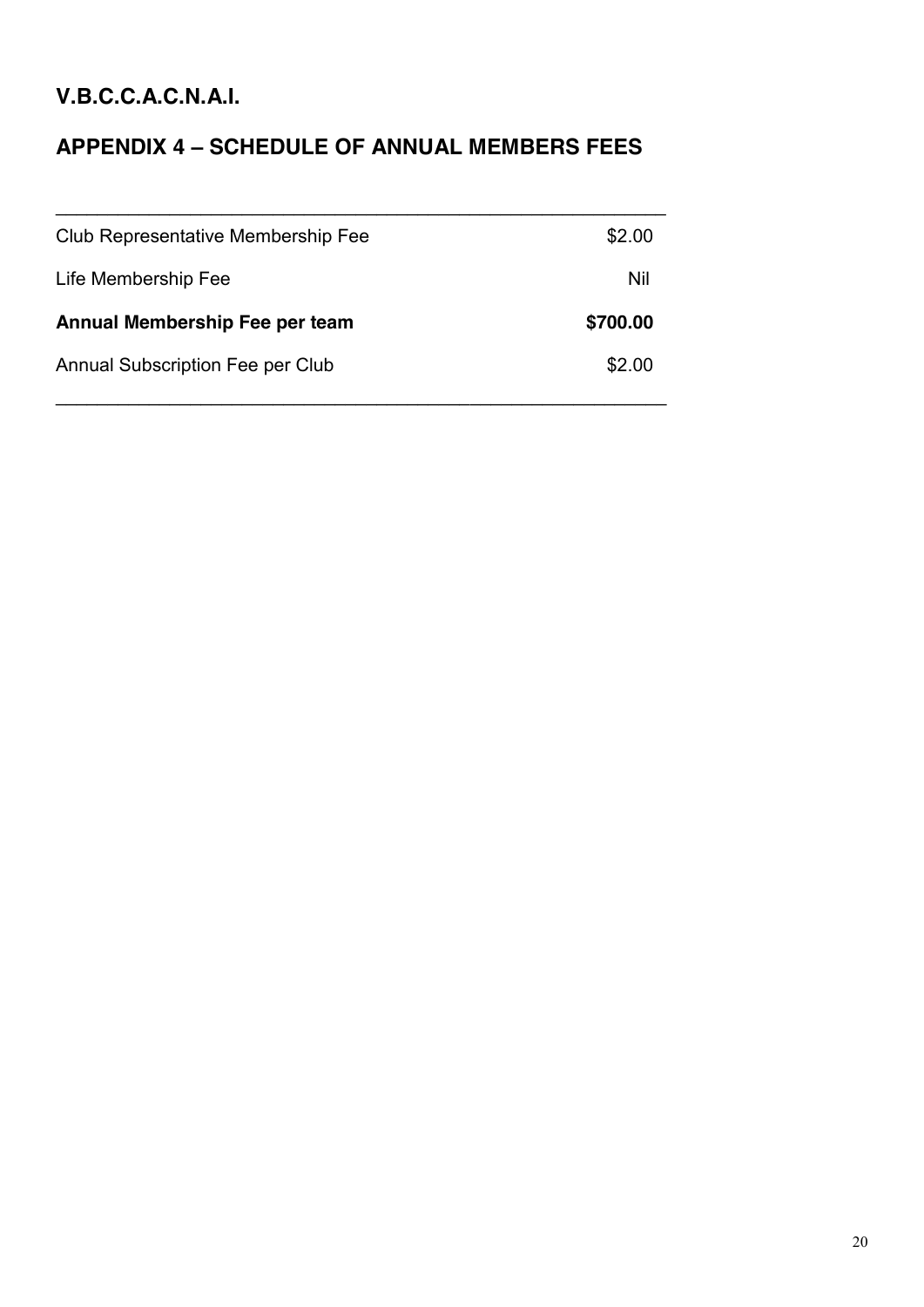# **APPENDIX 5 – Roles and Responsibilities of the Association Executive Committee**

## **1. President**

- o Chair meetings
- o Liaison between Association and School
- o Liaison between Association and Council
- o Association contact person
- o Liaison between Association and community

### **2. Secretary**

- $\circ$  To be contact for all club enquiries<br> $\circ$  To roster on clubs for game day div
- To roster on clubs for game day duties
- $\circ$  To roster all executive members for game day duties
- o To receive and respond to all correspondence
- o To report all correspondence to the Association Committee
- o To distribute all season pack information to each club.
- o To collate and distribute all association and club contact details
- o To ensure the affiliation of teams with clubs
- $\circ$  To ensure AGM notifications have been sent to all association and club representatives
- o To distribute Committee position descriptions

### **3. Vice president**

 $\circ$  To provide support to the president and other Committee members when required

### **4. Treasurer:**

- o Present bills for payment at Council meetings
- o Pay bills when authorized to do so.
- o Deposit payments received as you receive them
- o Send out invoices to all clubs for Team Registrations, Court Fees, Umpire Fees, NETBALL VICTORIA Registrations (once bill received from NETBALL VICTORIA), And all other Entry Fees and Fines as incurred.
- o Do a Treasurers Report for Council meetings each month
- o Get books audited before the AGM at the end of the season
- o Send a copy of the Treasurers AGM report in to the Department of Justice.
- o Formulate budget for next season to AGM for approval
- o Arrange for withdrawals for umpire payments each week